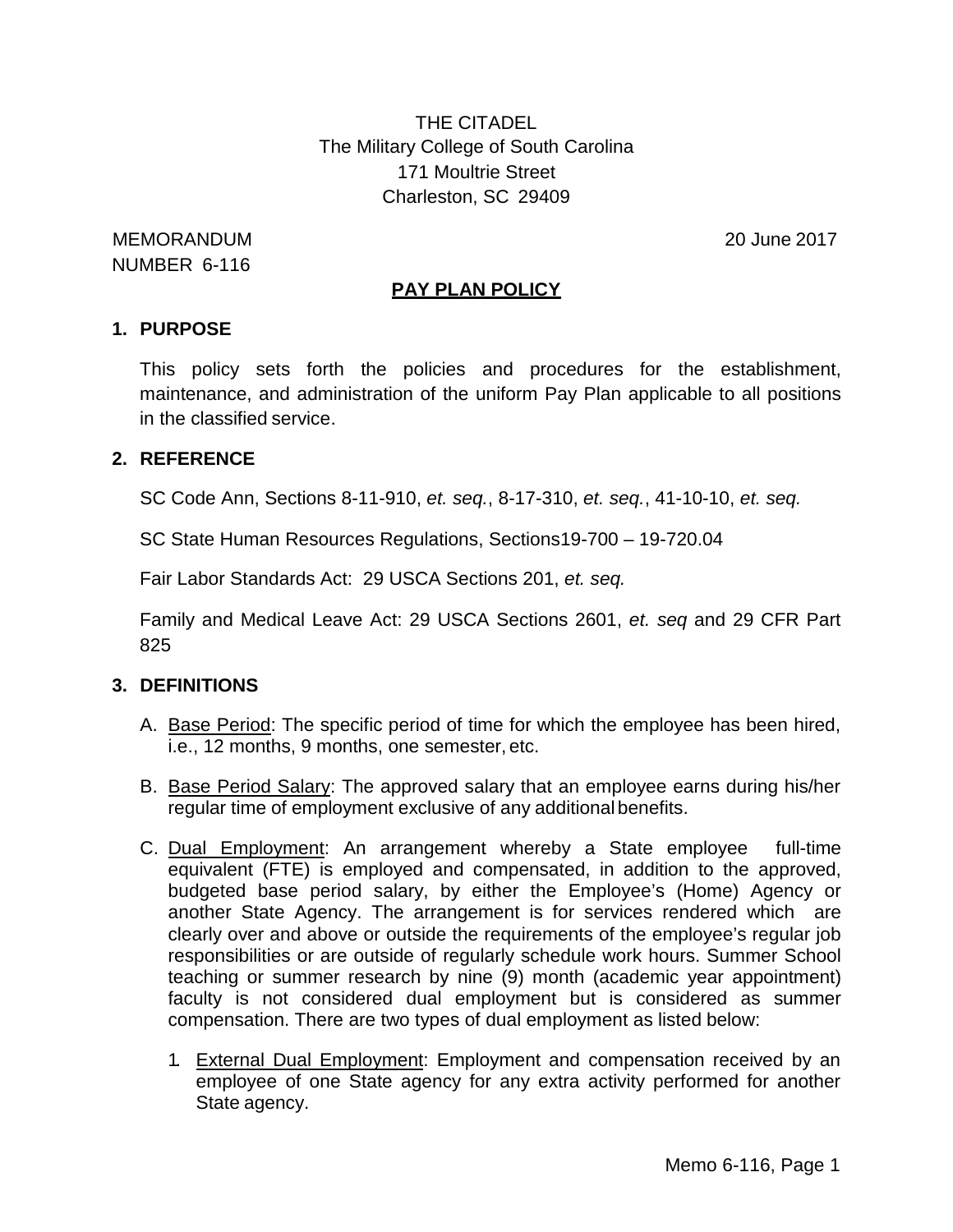- 2. Internal Dual Employment: Employment and compensation received by any Citadel employee for any extra activity performed for The Citadel which is clearly not a part of the employee's regular jobduties.
- D. Due Dates: The payroll processing schedule distributed to departments at the beginning of each calendar year and posted conspicuously in work areas. The official schedule prepared by the Payroll Office makes exceptions related to holidays and operational necessities, but generally is based on the following sequence of events:
	- 1. Payday is on the 15th and the last day of each month;and,
	- 2. Departments must approve time records to the Payroll Department by close of business on the first day of the new pay period. (Pay periods are 1st – 15th and 16th thru the end of the month).
- E. Employing (Home) Agency: The State agency, or unit thereof, having primary control over the services of the employee, and/or for which employee works the greatest number of hours in anyworkweek.
- F. Exempt Employee: An employee who is exempt from overtime requirements of the Fair Labor Standards Act due to employment in a bona fide executive, administrative, professional, or outside salescapacity.
- G. Full-Time Equivalent or FTE: A numerical value expressing a percentage of time in hours and of funds related to a particular position authorized by the General Assembly.
- H. Kronos: A workforce management software system accessed online through The Citadel network system.
- I. Nonexempt Employee: An employee who is covered by the Fair Labor Standards Act and who is, therefore, subject to both the minimum wage and overtime requirements of the law.
- J. Permanent Status: The status attained by an employee upon completion of a probationary or trial period in a class or an unclassified Statetitle.
- K. Requesting (Secondary) Agency: The State agency, or unit thereof, seeking to engage the services of and compensate any employee for whom it is not the Employing (Home) Agency.
- L. Temporary Position: A full-time or part-time non-FTE position created for a period of time not to exceed one year.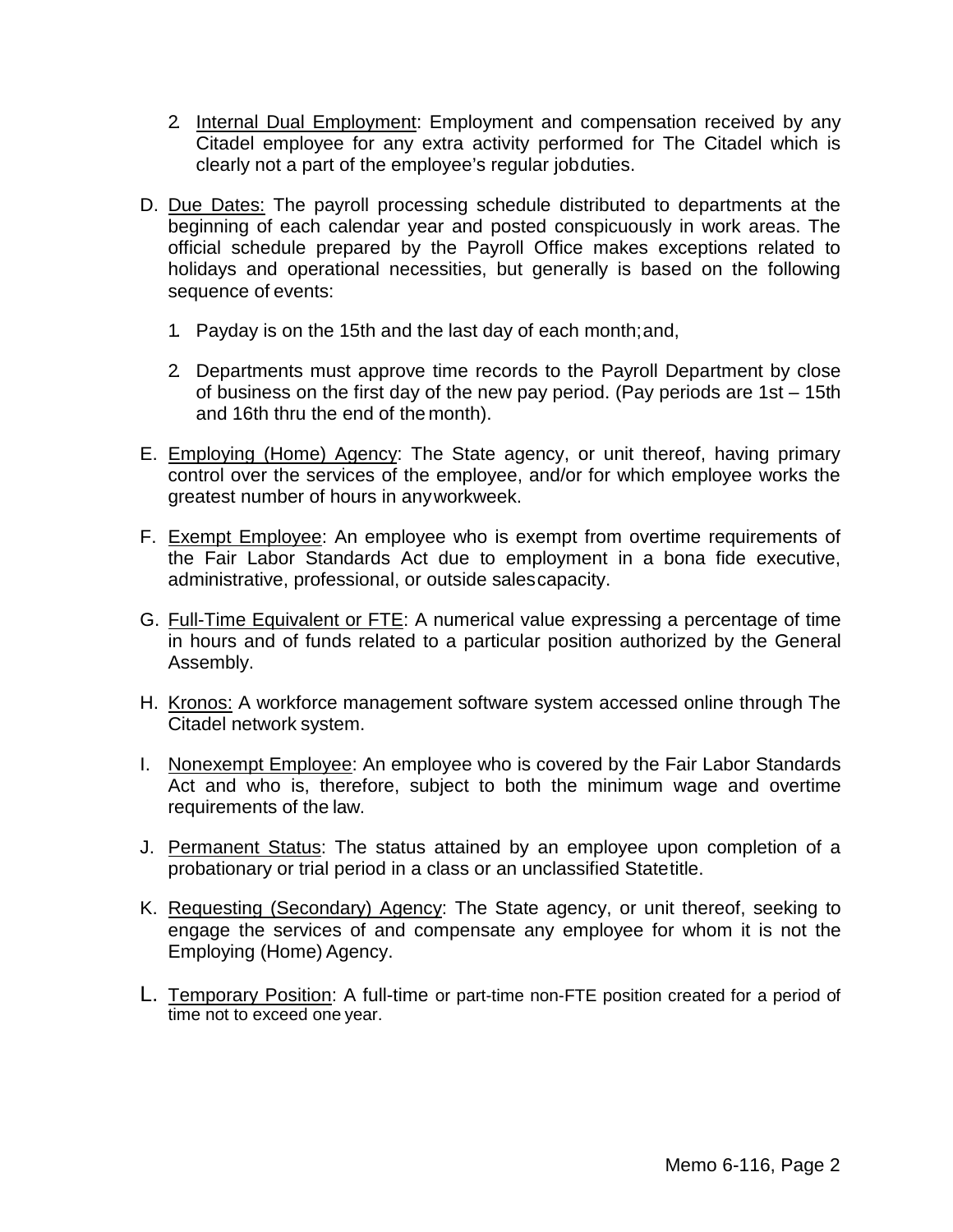# **4. POLICY**

- A. In order to attract, retain, and reward a high performing and diverse workforce, The Citadel is committed to a compensation philosophy that maintains internal equity and external competiveness. Compensation relative to the external market will be affected by factors such as employee performance, longevity, institution goals, and financial feasibility. The Citadel will evaluate and modify its compensation practices within the context of its strategy regularly to ensure continued relevance. Any changes to this philosophy will be openly communicated to all employees
- B. The State Human Resources Director shall act as the agent of the Department of Administration in the administration of all Division of State Human Resources (DSHR) policies and procedures relating to the PayPlan.
- C. The DSHR follows directives and laws set out in SC Code Ann., Section 41-10- 30 and SC Code Ann., Section 41-10-80.
- D. The Department of Administration, or its designee, may approve, at its discretion, justifiable exceptions to this policy and State regulations. Exception requests must be conducted through Citadel Human Resources.
- E. The DSHR has authorized delegation of pay programs to The Citadel. The Citadel will comply with all state and federal regulations, DSHR policies and directives, as well as the standards, guideline, practices and requirements that are specified by the DSHR in the delegation agreement. The delegation agreement shall constitute a contractual relationship between the DSHR and The Citadel and may be terminated or altered at the discretion of the DSHR.
- F. An employee shall not be paid in excess of the maximum of the pay range for a class unless such payment is authorized by thispolicy.
- G. All pay actions must be approved by The Citadel's Human Resources Department before becomingeffective.
- H. All Citadel pay actions are subject to audit by theDSHR.
- **I. The following annexes provide more information on eachtopic.**
	- 1. Annex  $A -$  Employment Rates
	- 2 [Annex B](#page-6-0) Premium Pays
	- 3. Annex  $C$  Salary Increases
	- 4. **[Annex D](#page-13-0)** Salary Decreases
	- 5. [Annex](#page-15-0) E Employment Outside of State Government and Dual Employment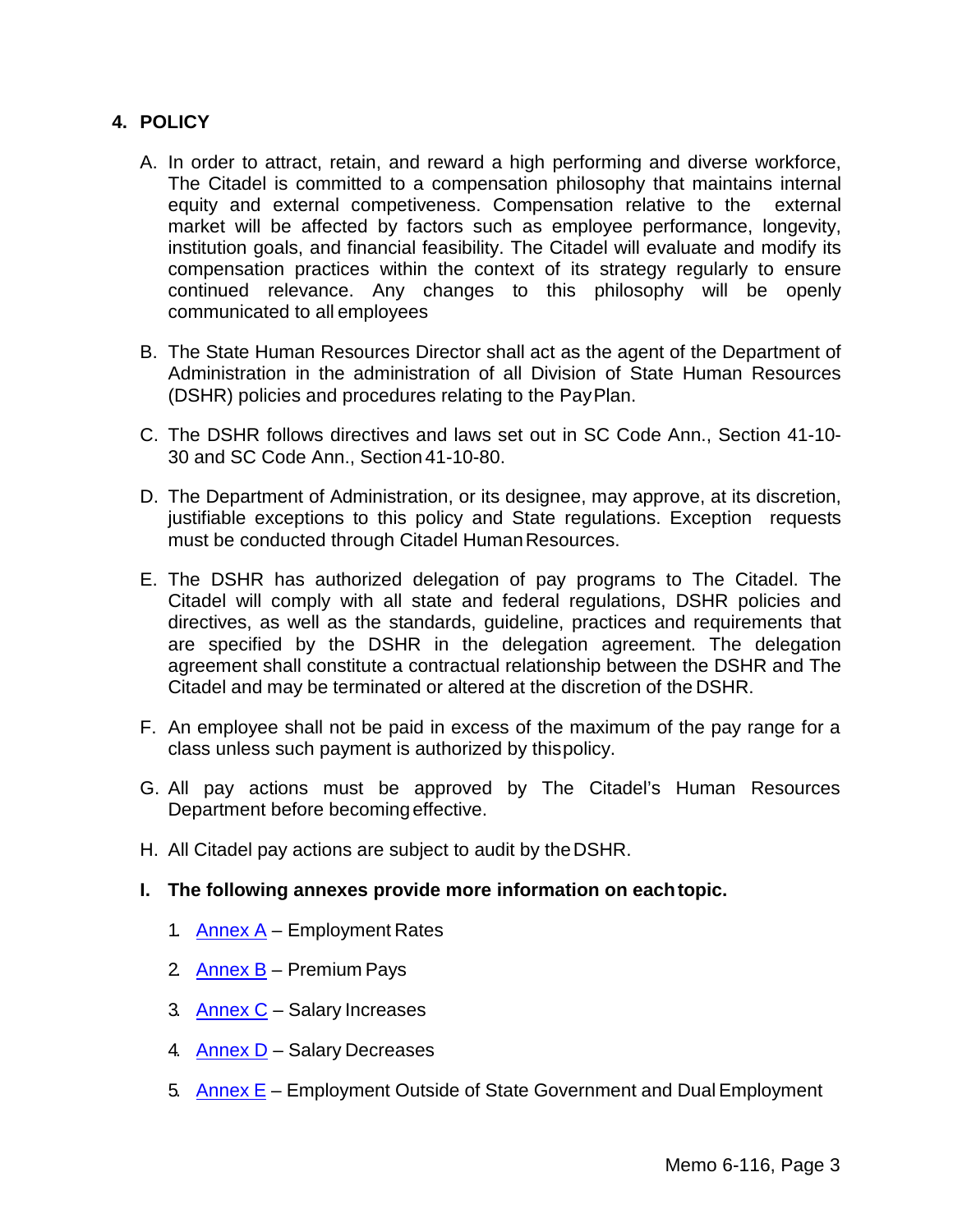- 6. [Annex F](#page-20-0) Summer Compensation for FacultyMembers
- 7. [Annex G](#page-23-0) Employee Bonus
- 8 [Annex H](#page-26-0) Executive Compensation
- 9. [Annex I](#page-28-0)-Travel Time, Including Overnight Travel
- 10. [Annex J](#page-29-0) Time Keeping
- 11. [Annex K](#page-31-0) Salary Basis (Safe Harbor)

## **5. COMPLIANCE**

Failure to comply with this policy may result in disciplinary action, up to and including termination.

### **6. NOTES**

### **A. Dates of Official Enactment and Amendments:**

Approved by the Senior Vice President for Operations and Administration on 20 June 2017.

#### **B. Responsible Department:**

Human Resources Office

### **C. Responsible Official**

Classification and Compensation Manager

#### **D. Cross References:**

[Memorandum 1-4, Employee Life Sciences Act Bonus Program](http://www.citadel.edu/root/images/policies/1-004-employee-life-sciences-act-bonus-program.pdf)

[Memorandum 2-110, Overtime Policy](http://www.citadel.edu/root/images/policies/overtime-policy.pdf)

[Employee Performance Management System Policy](http://www.citadel.edu/root/images/policies/employee-performance-management-system-policy.pdf)

### **7. RESCISSION**

- A. Pay Plan Policy, Memorandum, dated 17 February 2011, isrescinded.
- B. Policy and Procedures, Executive Compensation, revised 19 August 2005, is rescinded.
- C. Compensatory Time, revised 16 April 2008, isrescinded.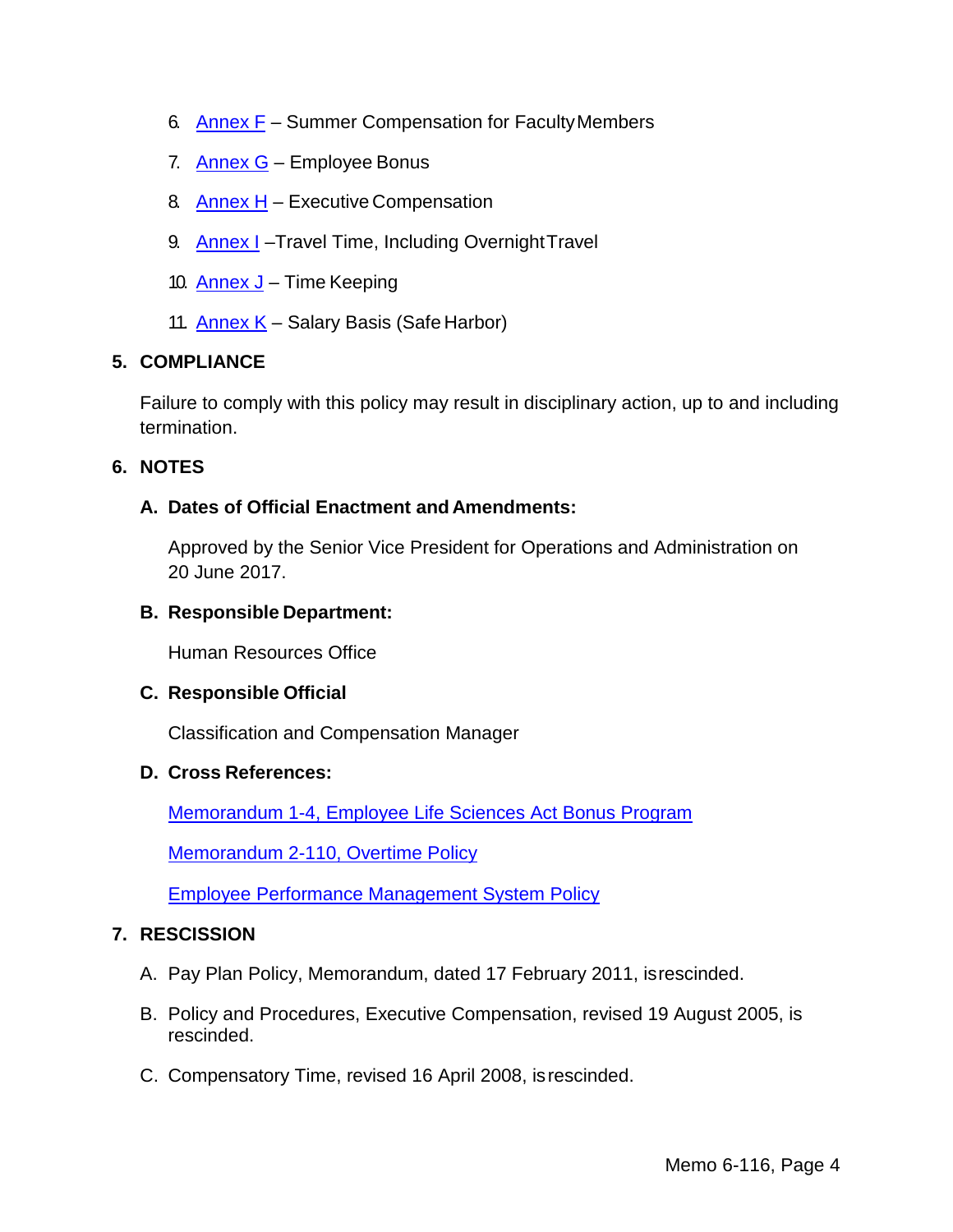- D. Employee Bonus Program, revised 11 June 2009, isrescinded.
- E. On Call and Call Back, revised 20 August 2004, is rescinded.
- F. Overnight Travel is rescinded.
- G. The Citadel Salary Basis Policy (Safe Harbor) isrescinded.
- H. Timekeeping Policy and Time Clock Procedures, revised 23 May 2011, is rescinded.

### **8. REVIEW**

Review this policy on an annual basis.

FOR THE PRESIDENT:

//Signed, TGP, 20 June 2017// OFFICIAL THOMAS G. PHILIPKOSKY COLONEL, USAF (R) Senior Vice President for Operations & Administration

Attachments

- [Annex A](#page-5-0) Employment Rates
- [Annex B](#page-6-0) Premium Pays
- [Annex C](#page-7-0) Salary Increases
- [Appendix 1 to Annex C](#page-11-0) Request for Salary Increase / Decrease Form
- [Appendix 2 to Annex C](#page-12-0) Request for Temporary Salary Increase Form
- [Annex D](#page-13-0) Salary Decreases
- [Annex E](#page-15-0) Employment Outside of State Government and Dual Employment
- [Appendix 1 to Annex E](#page-18-0) Request for Dual Employment Internal Form
- [Appendix 2 to Annex E](#page-19-0) Request for Dual Employment– External Form
- [Annex F](#page-20-0) Summer Compensation for Faculty Members
- [Appendix 1 to Annex F](#page-22-0) Request for Summer Compensation Form
- [Annex G](#page-23-0) Employee Bonus
- [Appendix 1 to Annex G](#page-25-0) Request for Bonus / Award Form
- [Annex H](#page-26-0) Executive Compensation
- [Annex I](#page-28-0) Overnight Travel
- [Annex J–](#page-29-0) Time Keeping
- Annex K- Salary Basis (Safe Harbor)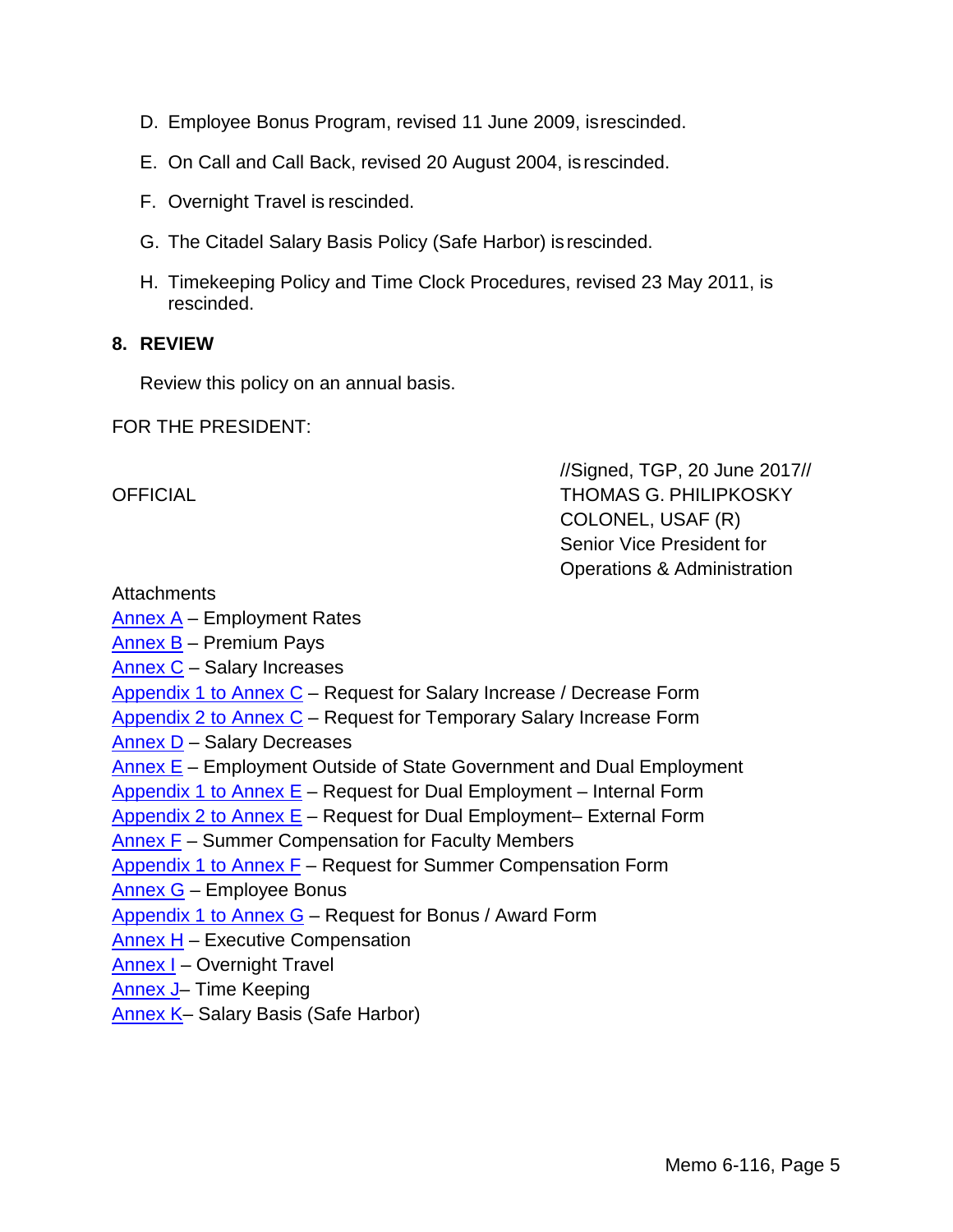# **ANNEX A Employment Rates**

- <span id="page-5-0"></span>1. Hiring at the Minimum. An employee who is given an original appointment and who meets the minimum training and experience requirements for the class to which appointed shall be paid at least the minimum rate for that classification.
- 2. Hiring Above the Minimum.
	- A. The Citadel may approve starting salaries up to the midpoint of the respective salary range when an employee has exceptional qualifications.
	- B. Exceptional Qualifications. An individual who has training and/or experience which substantially exceeds the minimum training and experience required for the class may be hired at a starting salary above the minimum of the pay band.
	- C. Special Appointment Rate. An individual who is being appointed to a position to for which a special appointment rate is necessary may be hired at a starting salary above the minimum of the pay band when experience has shown that recruitment of qualified applicants for selected positions in a class has not been possible at the minimum of the range.
- 3. Return from Leave Without Pay. An employee who has returned from an authorized leave of absence without pay shall be paid at the same rate being paid at the time leave was granted, except that the employee shall be granted any legislative general increases and salary increases resulting from adjustments made in the pay range during the employee's leave absence. In determining the amount of adjustment that the employee shall be granted, the same implementation instructions that applied to all employees in that class shall befollowed.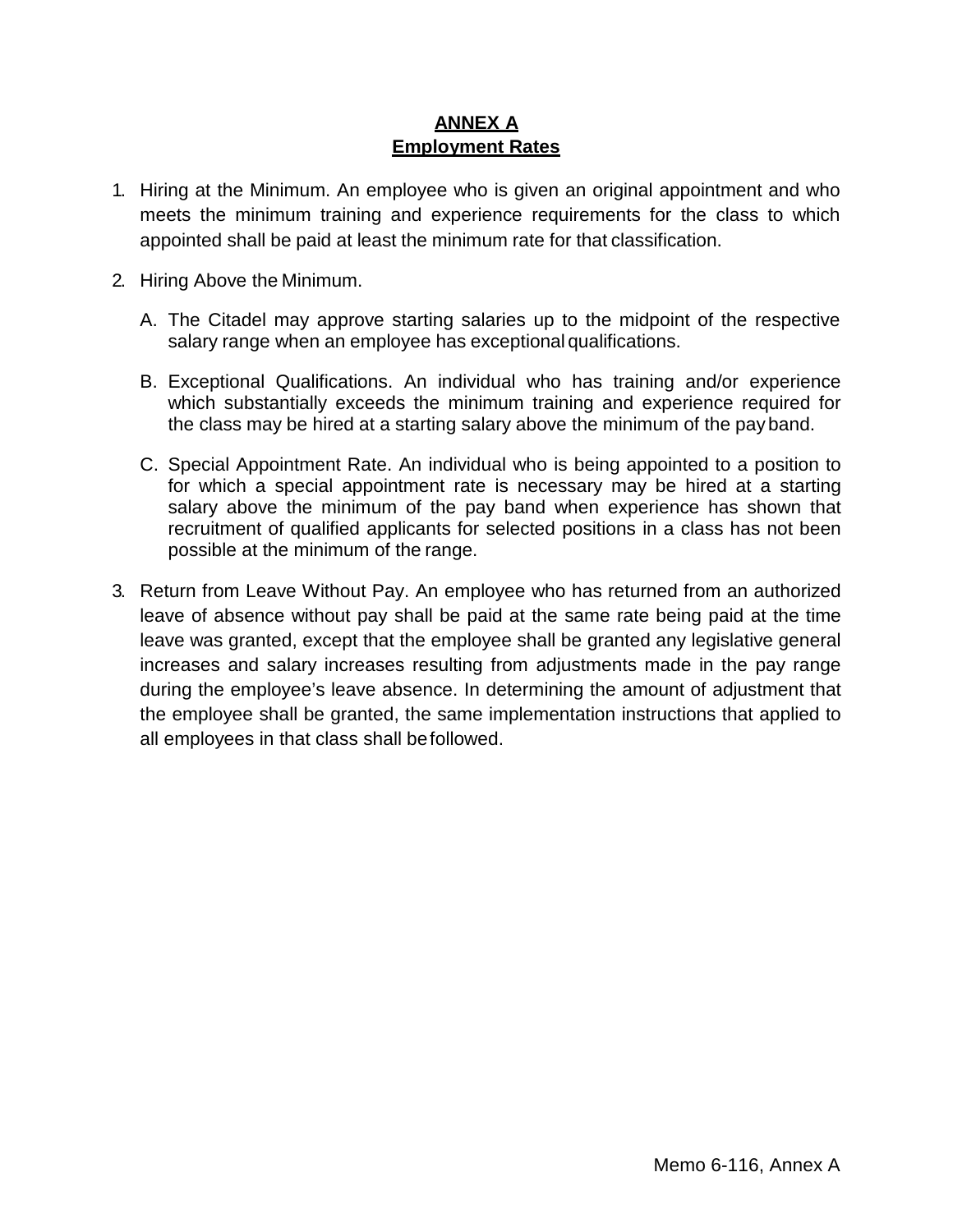## **ANNEX B Premium Pays**

- <span id="page-6-0"></span>1. Shift Differentials. The Citadel's Human Resources Department may approve the payment of a shift differential for employees regularly assigned to an evening, night, weekend, rotating, or split shift, provided that the majority of hours assigned during the shift are other than 8:30 a.m. to 5:00 p.m., Monday through Friday. When an employee is assigned to a shift for which a differential has been approved, the following rules for granting differential pay shallapply:
	- A. Any department desiring to have shift differentials approved must submit such a request to The Citadel's Human Resources Department in writing indicating classifications for which the differential is being requested, the hours of the shifts involved, the amount of differential being requested, and appropriate justification for the request.
	- B. An employee regularly assigned to a rotating shift, a split shift, or who regularly rotates shifts, shall be paid the shift differential only when working the specific shift for which a differential has beenapproved.
	- C. The pay of the employee in the position shall be adjusted by the amount approved, even if such amount increases the employee's salary above the maximum of the pay band for the class.
	- D. Such increases shall not affect the employee's eligibility for any other salary increases except that the employee's salary shall not exceed the maximum rate of the pay range for the class by an amount in excess of the amount of the shift differential.
	- E. If the position is reassigned to a shift for which a differential has not been approved or if the employee is removed from the position, the employee's salary shall be reduced by the amount of the shift differential.
- 2. In extenuating circumstances, The Citadel's Human Resources Department is authorized to approve exceptions to the regulations regarding shift differential.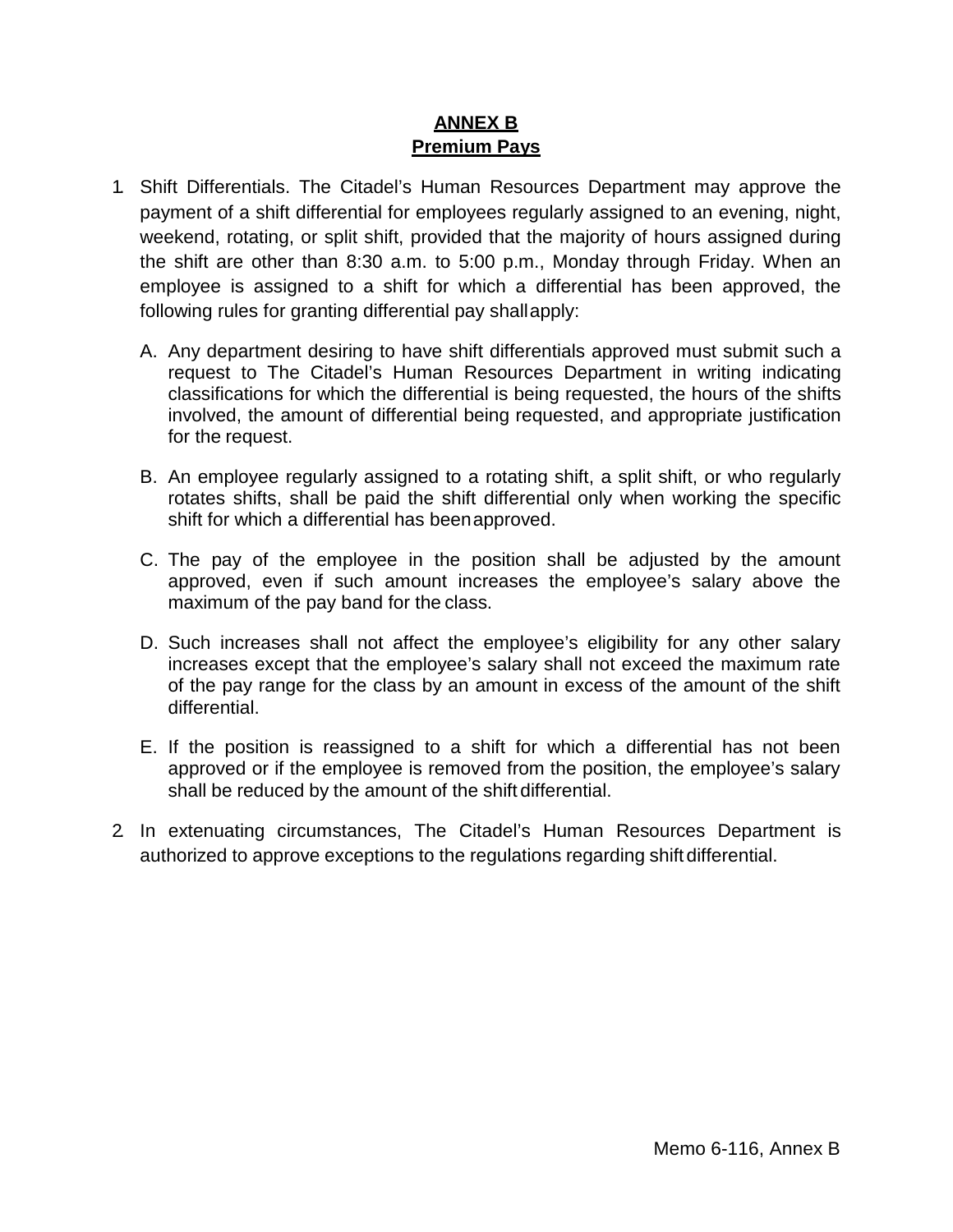# **ANNEX C Salary Increases**

- <span id="page-7-0"></span>1. Salary Increases. All percentages listed within this section are the maximum allowable according to state regulations. In special circumstances The Citadel is able to approve increases above 15%. For salary increases use [HR Form 6-116A,](http://www.citadel.edu/root/images/human_resources/forms/reqpayincdecr.pdf) [Request for Salary Increase/Decrease.](http://www.citadel.edu/root/images/human_resources/forms/reqpayincdecr.pdf) Increases shall not place an employee's salary above the maximum rate of the payband.
- 2. In-Band Salary Increases. An employee's salary may be increased within his/her current pay band for the followingreasons:
	- A. Legislative General Increase. When prescribed, general and merit increases shall be provided to employees in accordance with the State Employee Pay Plan of the South Carolina Code of Laws and the provisions of the annual Appropriations Act.
	- B. Performance Increase. The Citadel may increase individual employee salaries based upon performance. Such increase shall be determined by The Citadel.
	- C. Additional Job Duties and/or Responsibilities Increase. An in-band increase may be granted when an employee is assigned additional job duties and/or broader responsibilities, either within his/her current position or as a reassignment to another position in the same pay band. Additional skills/knowledge with detailed justification may be granted under this category on an individual basis. An employee's salary may be increased for the recognition of the additional job duties and/or responsibilities. For an increase, written justification must be submitted to The Citadel's Human Resources Department for approval. Should the additional job duties and/or responsibilities be taken away from the employee within six (6) months of the date that the salary increase was awarded, the salary may be reduced by up to the amount of the additional job duties and/or responsibilities increases.
	- D. Reassignment. An employee may or may not receive a salary increase if reassigned to the same Classification and/or PayBand.
	- E. Transfer Increase. An in-band increase may be granted when an employee accepts a position within another state agency which is in the same class and/or pay band as his/her current position. An employee's salary may be increased for the recognition of a transfer.
	- F. Retention Increase. An in-band increase may be granted when an employee has a bona fide job offer from another employer, either within or outside of state government, and an agency wishes to retain the services of this employee in his/her current position. An employee's salary may be increased for the purpose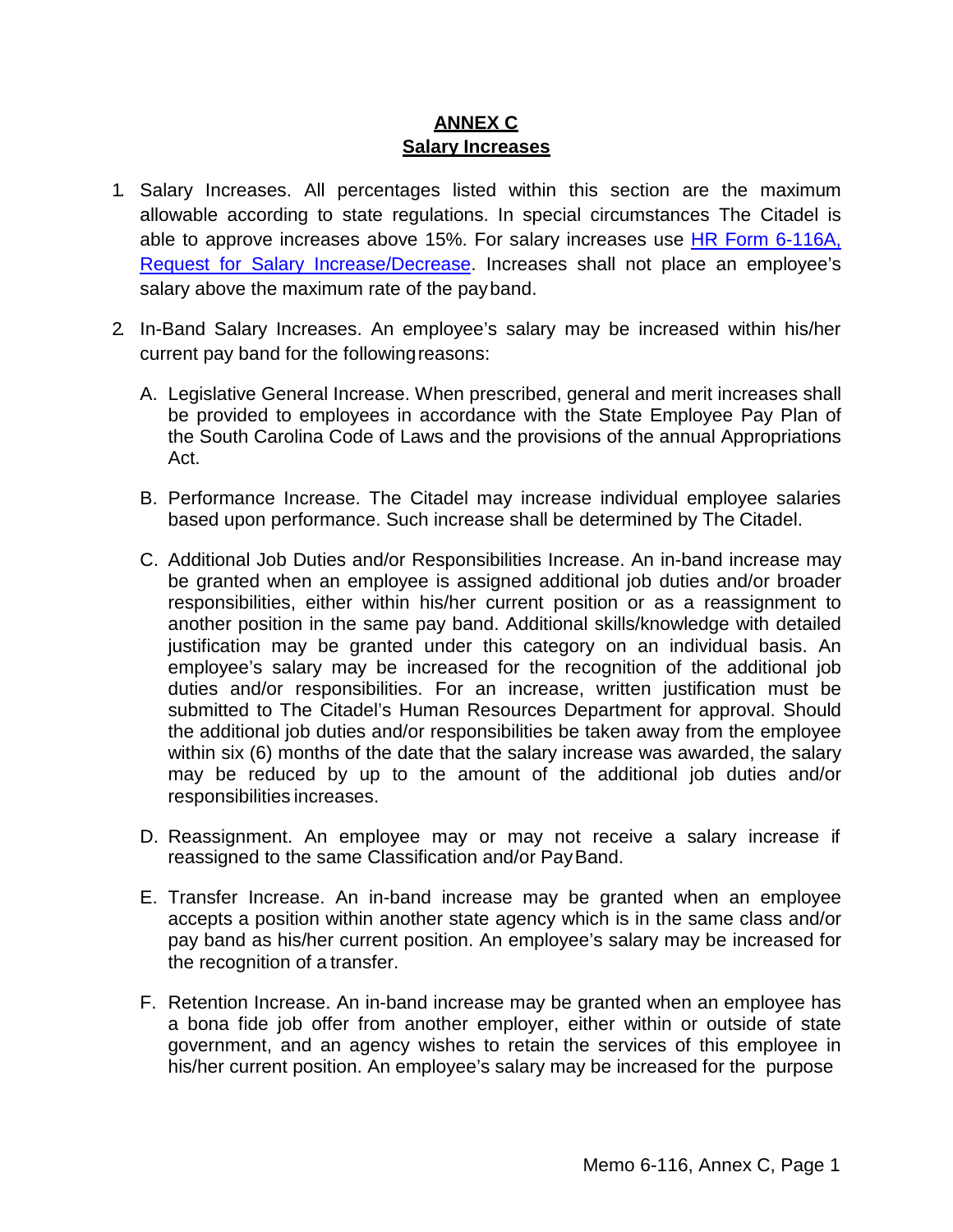of retention. An employee shall receive no more than one (1) retention increase in a one (1) year period.

- 3. Salary Increases Resulting from Upward Band Changes. An employee's salary may be increased as a result of movement to a higher pay band for the followingreasons:
	- A. Promotional Increase.
		- 1. Upon promotion, the employee's salary shall be increased at least to the minimum rate of the pay band of the class to whichpromoted.
		- 2. Upon promotion, an employee may receive a salary increase with written justification to The Citadel's Human Resources Department for approval.
		- 3. Upon promotion, an employee's performance review date shall be reestablished in accordance with the Employee Performance Management System (EPMS).
	- B. Reclassification Increase.
		- 1. When a filled position is reclassified to a class having a higher minimum and maximum salary, the employee's salary shall be increased to at least the minimum rate of the pay band of the class to whichreclassified.
		- 2. Upon reclassification, an employee may receive a salary increase with written justification to The Citadel's Human Resources Department forapproval.
		- 3. Upon reclassification, an employee's performance review date shall be reestablished in accordance with the Employee Performance Management System (EPMS).
	- C. Reallocation Increase. When the DSHR reallocates a class to a higher pay band, the following pay adjustments shallapply:
		- 1. Employees in classes that receive band reallocations shall receive salary increases resulting from such reallocations in order to bring the salary of employees at least to the new minimum salary for theclass.
		- 2. Employees in classes that receive band reallocations may receive salary adjustments. Salary adjustments shall be based upon the employee's salary prior to the upward reallocation.
		- 3. A reallocation increase shall not affect an employee's performance review date.
	- D. Effective Dates of Salary Increases. The effective date of all salary changes provided for in this section shall be asfollows: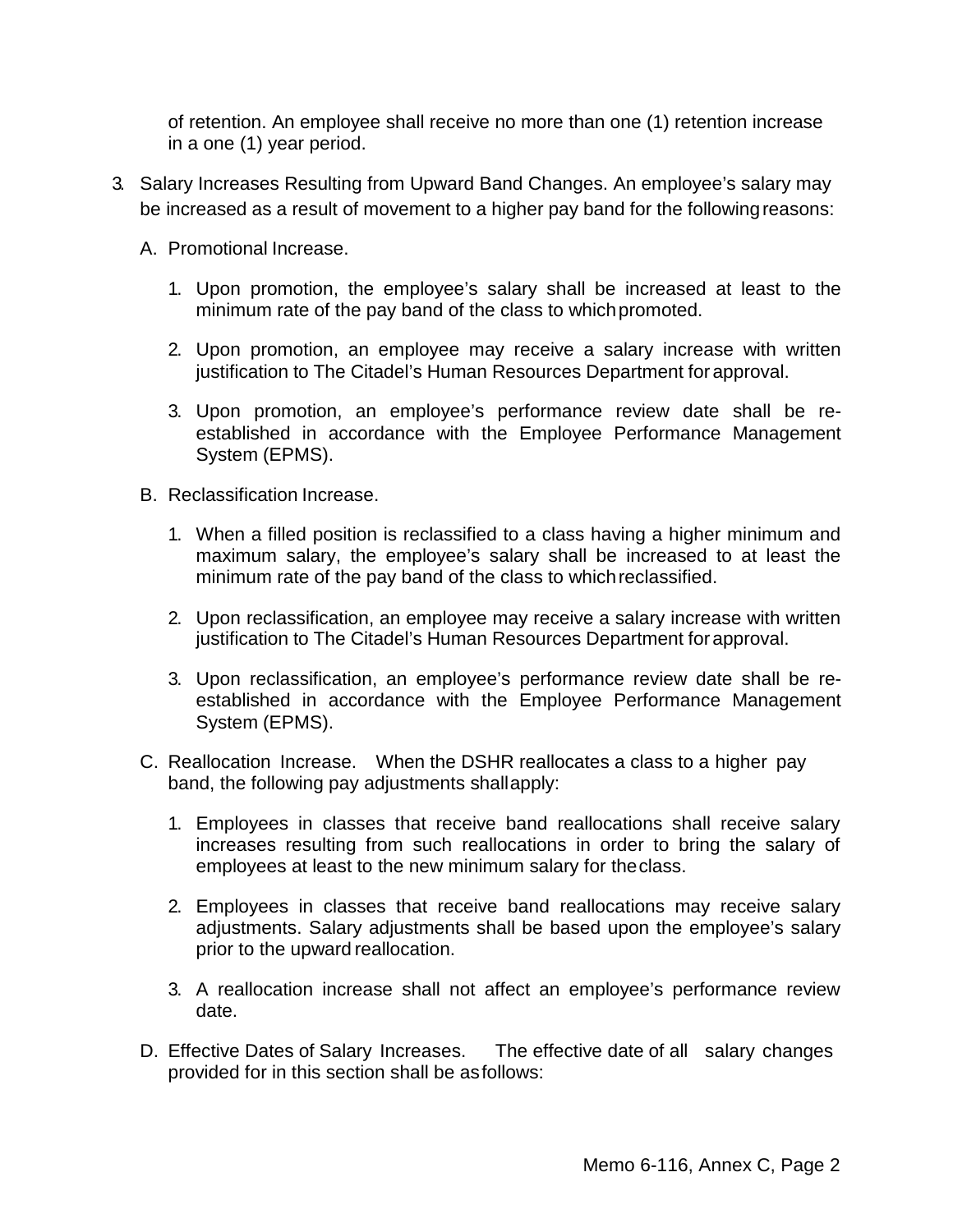- 1. Legislative Performance Pay Increase. When prescribed by the annual Appropriations Act and the State Employee Pay Plan in Section 8-11-940 of the South Carolina Code of Laws, Legislated Performance Pay Increases shall be effective on the beginning of the pay period coincident with or immediately following the performance reviewdate.
- 2. In-Band Increase. The following in-band increases shall be effective no earlier than the date the action is approved: performance increase, additional job duties and/or responsibilities increase, transfer increase, and retention increase.
- 3. Promotional and Reclassification Increase. A promotional increase or a reclassification increase shall be effective no earlier than the date the promotion or reclassification isapproved.
- 4. Reallocation Increase. A reallocation increase shall be effective no earlier than the date the reallocation action isapproved.
- 5. Concurrent Increases.
	- a. In instances where general increases and other salary increases are awarded on the same date, the general increase shall be affected prior to any other salary increases.
	- b. In instances where Legislated Increases and salary increases other than general increases are awarded on the same date, the Legislated Increase shall be affected prior to any other salaryincreases.
- 6. In the case of budgetary limitations, the DSHR may approve exceptions regarding the effective date of salary increases based on written justification provided by The Citadel.
- 4. Employees are not eligible to receive salary increases upon downward reclassification or upon appointment to a position in a lower pay band.
- 5. Special Salary Adjustments. The Citadel's Human Resources Department is authorized to approve pay actions outside the provisions of pay increase regulations if circumstances warrant such approval. If, as a condition of such approval, any provision of the pay increase regulations is affected, specific instructions to be followed shall be prescribed by the Human ResourcesDepartment.
- 6. Temporary Salary Actions. Circumstances such as coverage for position vacancies or illnesses for an extended period of time may warrant a temporary salary adjustment. Authorization of temporary payment for covered employees may be made only with prior, written approval from the appropriate Vice President and by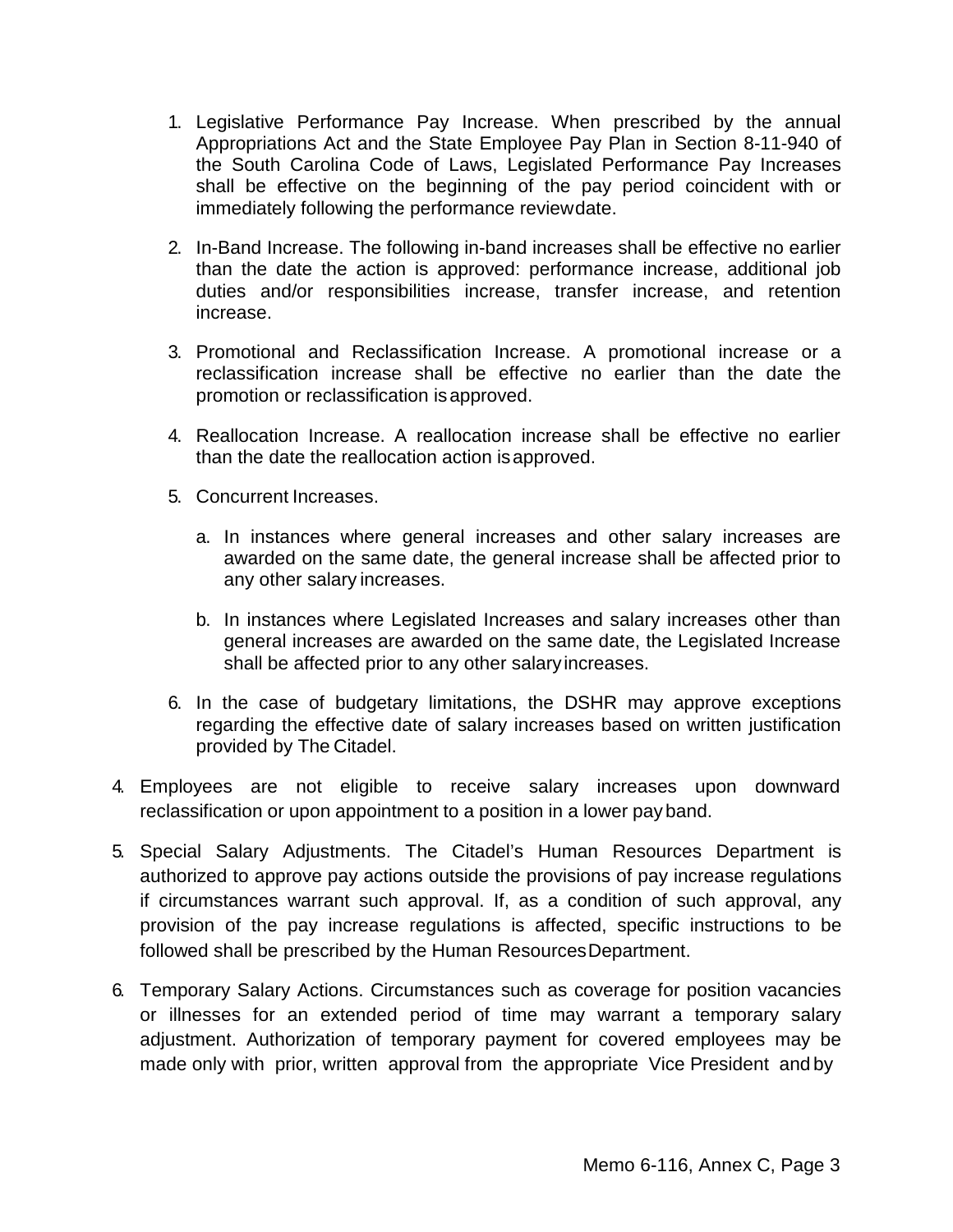The Citadel's Human Resources Department. Temporary salary adjustments are not added to the employee's base salary.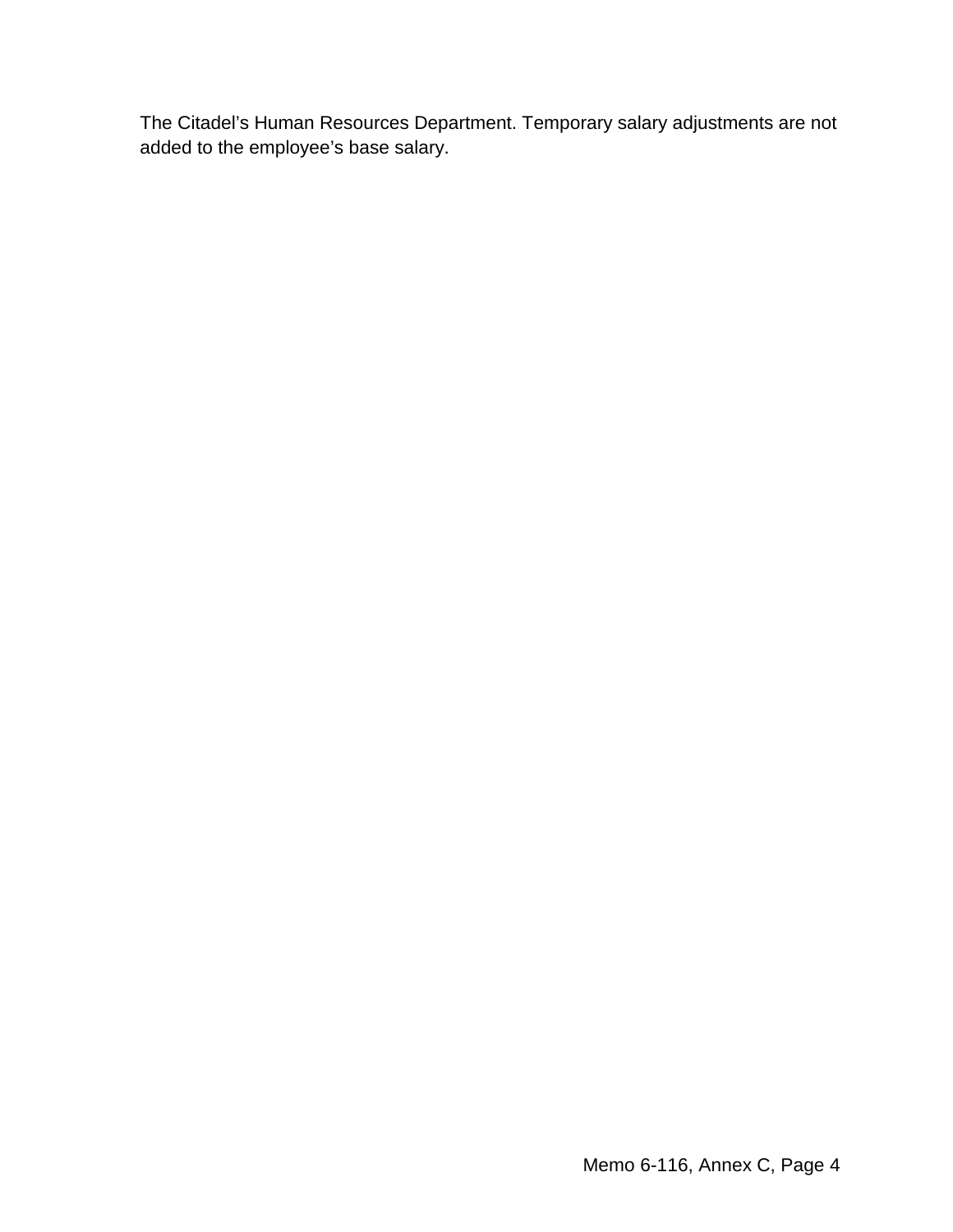|                                                                                      |                             | <b>THE CITADEL</b>   |                                               |                                          |                                   |      |  |
|--------------------------------------------------------------------------------------|-----------------------------|----------------------|-----------------------------------------------|------------------------------------------|-----------------------------------|------|--|
|                                                                                      |                             |                      | <b>REQUEST FOR SALARY INCREASE / DECREASE</b> |                                          |                                   |      |  |
|                                                                                      |                             |                      | I. REQUESTING DEPARTMENT                      |                                          |                                   |      |  |
| Select Appropriate Action:                                                           | □ Permanent Salary Increase |                      |                                               | □ Permanent Salary Decrease              |                                   |      |  |
| Type of Salary Change (select one):                                                  |                             |                      |                                               |                                          |                                   |      |  |
| □ Additional Duties Increase                                                         | □ Promotion Increase        |                      |                                               | □ Reclassification, Decrease or Demotion |                                   |      |  |
| □ Reclassification Increase                                                          |                             | □ Retention Increase |                                               |                                          | □ Removal of Additional Duties    |      |  |
| □ Performance Increase / Decrease<br>□ Performance Decrease<br>□ Sabbatical Decrease |                             |                      |                                               |                                          |                                   |      |  |
| Justification:                                                                       |                             |                      |                                               |                                          |                                   |      |  |
| Employee's Name:                                                                     |                             |                      |                                               |                                          | Position Number:                  |      |  |
| Department:                                                                          |                             |                      |                                               |                                          | Campus-wide ID (CWID):            |      |  |
| Proposed Salary:                                                                     |                             |                      |                                               |                                          | Index to be charged:              |      |  |
|                                                                                      |                             |                      |                                               |                                          |                                   |      |  |
| Supervisor / Department Head                                                         |                             | Date                 |                                               |                                          | Dean (Acad. Units Only)           | Date |  |
|                                                                                      |                             |                      | <b>II. HUMAN RESOURCES</b>                    |                                          |                                   |      |  |
| Employee's Current Salary:                                                           |                             |                      | Class Code/Band:                              |                                          | % of Requested Salary Adjustment: |      |  |
| Citadel Average Salary:                                                              |                             |                      | State Average Salary:                         |                                          | Market Base Salary Median:        |      |  |
| Approved Salary of \$                                                                |                             |                      |                                               |                                          |                                   |      |  |
| Comments:                                                                            |                             |                      |                                               |                                          |                                   |      |  |
|                                                                                      |                             |                      |                                               |                                          |                                   |      |  |
|                                                                                      |                             |                      |                                               |                                          |                                   |      |  |
| HR Director / Manager                                                                |                             |                      | D te                                          |                                          |                                   |      |  |
|                                                                                      |                             |                      | <b>III. FINANCE DEPARTMENT</b>                |                                          |                                   |      |  |
| Approved Funding of \$                                                               |                             |                      | $\overline{\mathsf{a}}$                       |                                          |                                   |      |  |
| Comments:                                                                            |                             |                      |                                               |                                          |                                   |      |  |
|                                                                                      |                             |                      |                                               |                                          |                                   |      |  |
| <b>Budget Director / Manager</b>                                                     |                             |                      | D te                                          |                                          |                                   |      |  |
| IV. PROVOST / VICE PRESIDENT APPROVAL                                                |                             |                      |                                               |                                          | V. HUMAN RESOURCES (tracking)     |      |  |
| Comments:                                                                            |                             |                      |                                               |                                          | Date Tracked/Entered:<br>✓        |      |  |
|                                                                                      |                             |                      |                                               |                                          |                                   |      |  |
| Provost / Vice President                                                             |                             |                      | Date                                          |                                          | <b>HR Assistant</b>               |      |  |

<span id="page-11-0"></span>HR Form 6-116C1, Rev 1/2017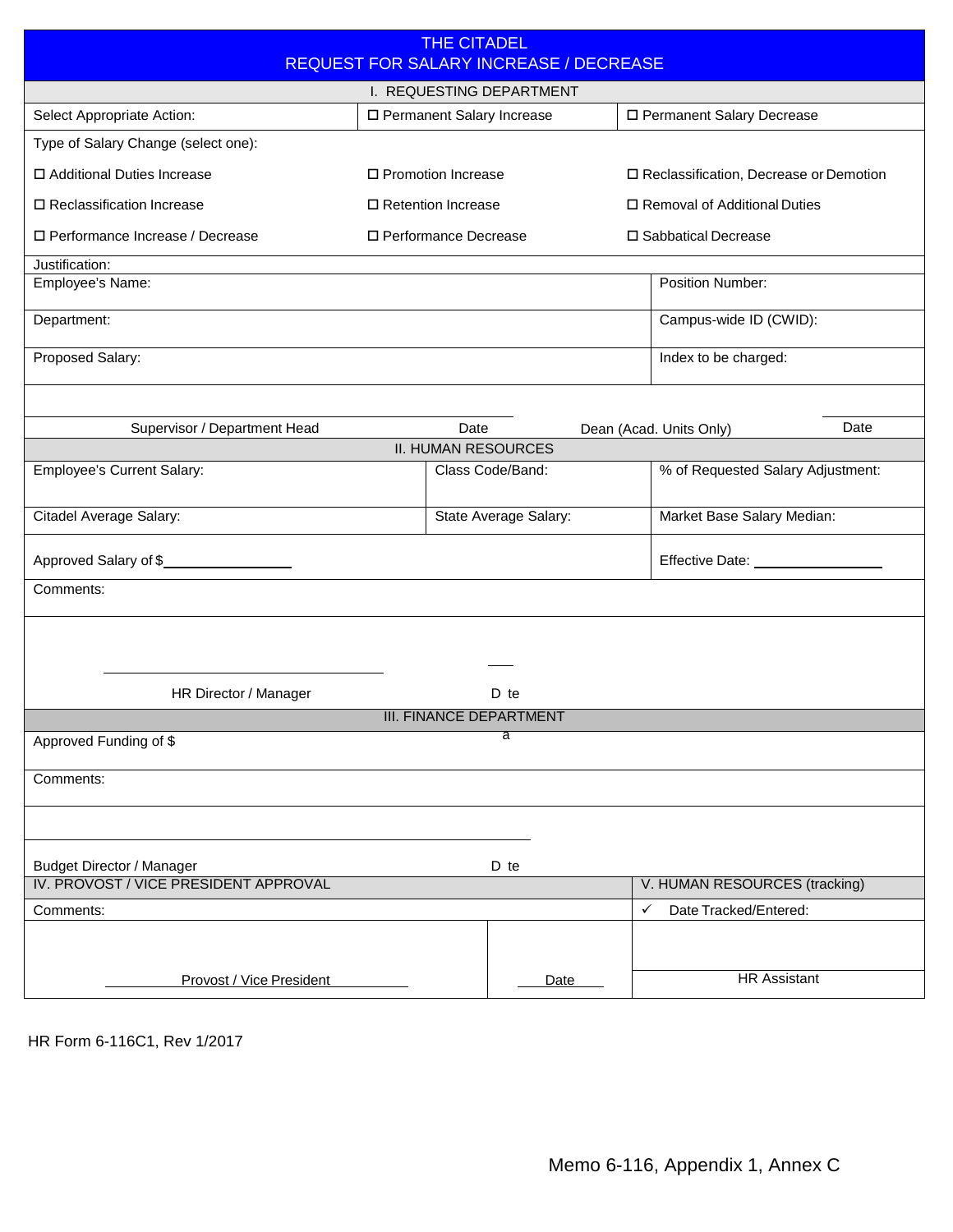<span id="page-12-0"></span>

| <b>THE CITADEL</b><br><b>REQUEST FOR TEMPORARY SALARY INCREASE</b> |                                               |                    |                                                                         |   |                                      |  |  |
|--------------------------------------------------------------------|-----------------------------------------------|--------------------|-------------------------------------------------------------------------|---|--------------------------------------|--|--|
| <b>I. REQUESTING DEPARTMENT</b>                                    |                                               |                    |                                                                         |   |                                      |  |  |
| Reason for Salary Change (select one):                             |                                               |                    |                                                                         |   |                                      |  |  |
| □ Additional Duties                                                |                                               | □ Grant Initiative |                                                                         |   | □ Professorship                      |  |  |
| □ Course Overload                                                  |                                               |                    | $\square$ Position Coverage (must be for an<br>extended period of time) |   |                                      |  |  |
| Method of Payment<br>□ Lump Sum                                    | Effective Date to be paid: __________________ |                    |                                                                         |   |                                      |  |  |
| $\square$ Installments                                             | # of Installments:                            |                    | Date of 1 <sup>st</sup> Installment:                                    |   |                                      |  |  |
| Justification:                                                     |                                               |                    |                                                                         |   |                                      |  |  |
| Employee's Name:                                                   |                                               |                    |                                                                         |   | <b>Position Number:</b>              |  |  |
| Department:                                                        |                                               |                    |                                                                         |   | Campus-wide ID (CWID):               |  |  |
| Proposed Salary:                                                   |                                               |                    |                                                                         |   | Index to be charged:                 |  |  |
|                                                                    |                                               |                    |                                                                         |   |                                      |  |  |
| Supervisor / Department Head                                       |                                               | <b>Date</b>        |                                                                         |   | Dean (Acad. Units Only)<br>Date      |  |  |
|                                                                    |                                               |                    | <b>II. HUMAN RESOURCES</b>                                              |   |                                      |  |  |
| <b>Employee's Current Salary:</b>                                  |                                               | Class Code/Band:   |                                                                         |   | % of Requested Salary Adjustment:    |  |  |
| Citadel Average Salary:                                            |                                               |                    | State Average Salary:                                                   |   | Market Base Salary Median:           |  |  |
| Approved Salary of \$                                              |                                               |                    |                                                                         |   | Effective Date: _____________        |  |  |
| Comments:                                                          |                                               |                    |                                                                         |   |                                      |  |  |
|                                                                    |                                               |                    |                                                                         |   |                                      |  |  |
| HR Director / Manager                                              |                                               |                    | Date                                                                    |   |                                      |  |  |
|                                                                    |                                               |                    | <b>III. FINANCE DEPARTMENT</b>                                          |   |                                      |  |  |
| Approved Funding of \$                                             |                                               |                    |                                                                         |   |                                      |  |  |
| Comments:                                                          |                                               |                    |                                                                         |   |                                      |  |  |
|                                                                    |                                               |                    |                                                                         |   |                                      |  |  |
| <b>Budget Director / Manager</b>                                   |                                               |                    | Date                                                                    |   |                                      |  |  |
| IV. PROVOST / VICE PRESIDENT APPROVAL                              |                                               |                    |                                                                         |   | <b>V. HUMAN RESOURCES (tracking)</b> |  |  |
| Comments:                                                          |                                               |                    |                                                                         | ✓ | Date Tracked/Entered:                |  |  |
|                                                                    |                                               |                    |                                                                         |   |                                      |  |  |
| Provost / Vice President                                           |                                               |                    | Date                                                                    |   | <b>HR Assistant</b>                  |  |  |

HR Form 6-116C2, Rev 1/2017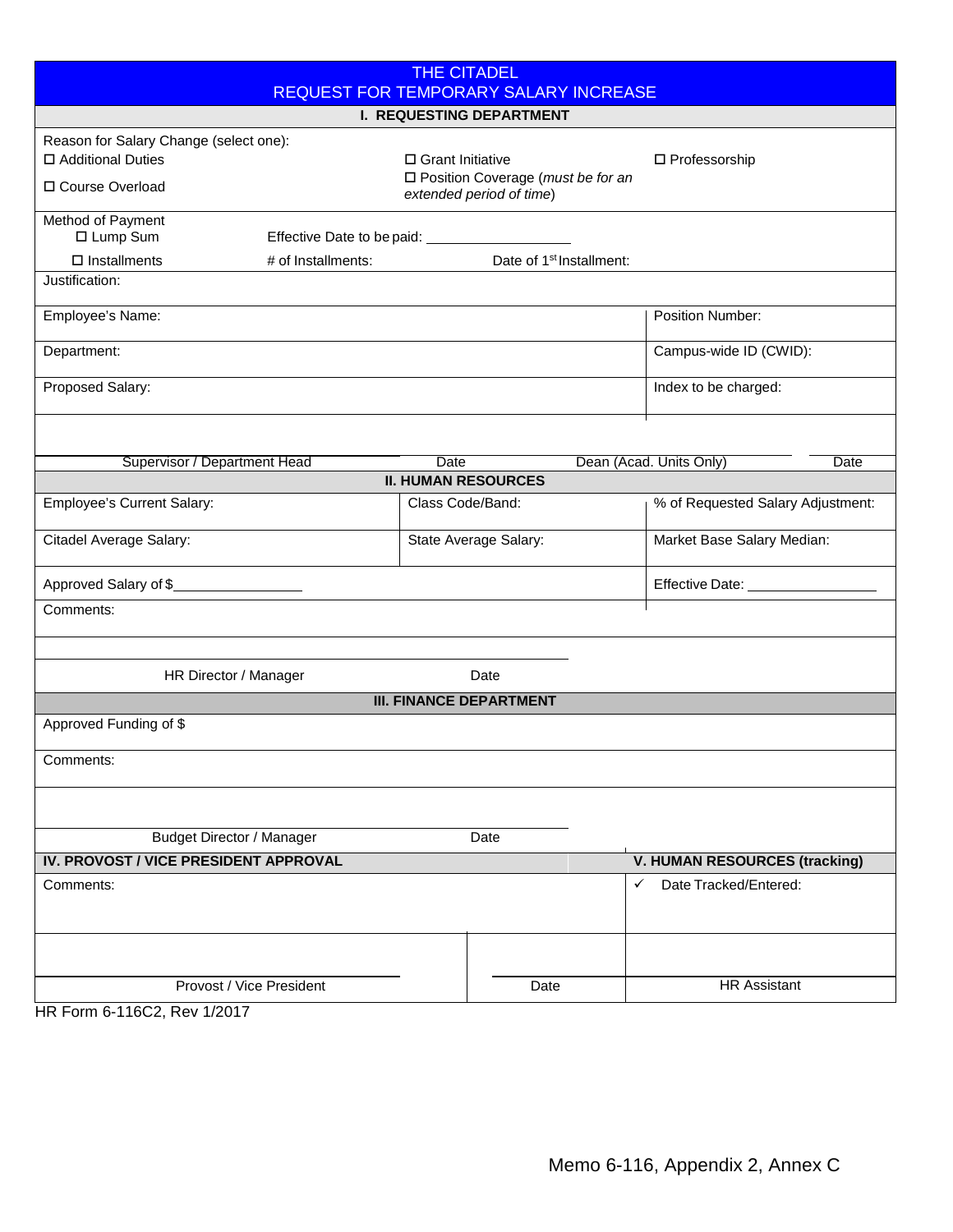# **ANNEX D Salary Decreases**

- <span id="page-13-0"></span>1. In-Band Salary Decreases. An employee's salary may be decreased within his/her current pay band. For salary decreases use [HR Form 6-116A, Request for Salary](http://www.citadel.edu/root/images/human_resources/forms/reqpayincdecr.pdf) [Increase/Decrease.](http://www.citadel.edu/root/images/human_resources/forms/reqpayincdecr.pdf) Salaries may be decreased for the following reasons:
	- A. Performance Decrease. The Citadel may decrease individual salaries based upon performance. Such decrease shall be determined by The Citadel. Performance decreases may not place an employee's salary below the minimum of the pay band. Performance decreases shall be based on the results of an EPMS evaluation. Such decreases in salary are grievable under the State Employee Grievance Procedure Act.
	- B. Removal of Additional Job Duties and/or Responsibilities. Should the additional job duties and/or responsibilities increase be taken away from an employee within six (6) months of the date that the salary increase was awarded, the salary may be reduced by the amount of additional job duties and/or responsibilities increases. Salary decreases based on removal of additional duties and/or responsibilities are not grievable.
- 2. Salary Decreases due to lower level of responsibility, demotion, or reclassification resulting from downward band changes. An employee's salary may be decreased as a result of movement to a lower pay band for the following reasons:
	- A. Demotion and Downward Reclassification Decreases.
		- 1. Voluntary Reasons. An employee who voluntarily has his position reclassified to a class with a lower pay band or is demoted to a position in a lower pay band may be paid at any rate within the lower pay band provided the rate is equal to or below the current salary and provided that the employee signs a written statement indicating agreement to the salary decrease. The signed document with justification should be submitted to the Citadel Human Resources Department for approval.
		- 2. Disciplinary Reasons. An employee who, as the result of a disciplinary action, has his position reclassified to a class with a lower pay band or is demoted to a position in a lower pay band, may be paid at any rate within the lower pay band provided the rate is equal to or below the current salary.
		- 3. Involuntary or Non-Disciplinary Reasons. When an employee with status in a covered position is demoted due to involuntary or non-disciplinary reasons or when an occupied position is reclassified to a class having lower minimum and maximum salary for these reasons, the employee's salary shall not be reduced for a period of six months from the date of the demotion or downward reclassification unless an exception is approved by the DSHR. Upon the expiration of the six-month period, the employee's salary may be reduced by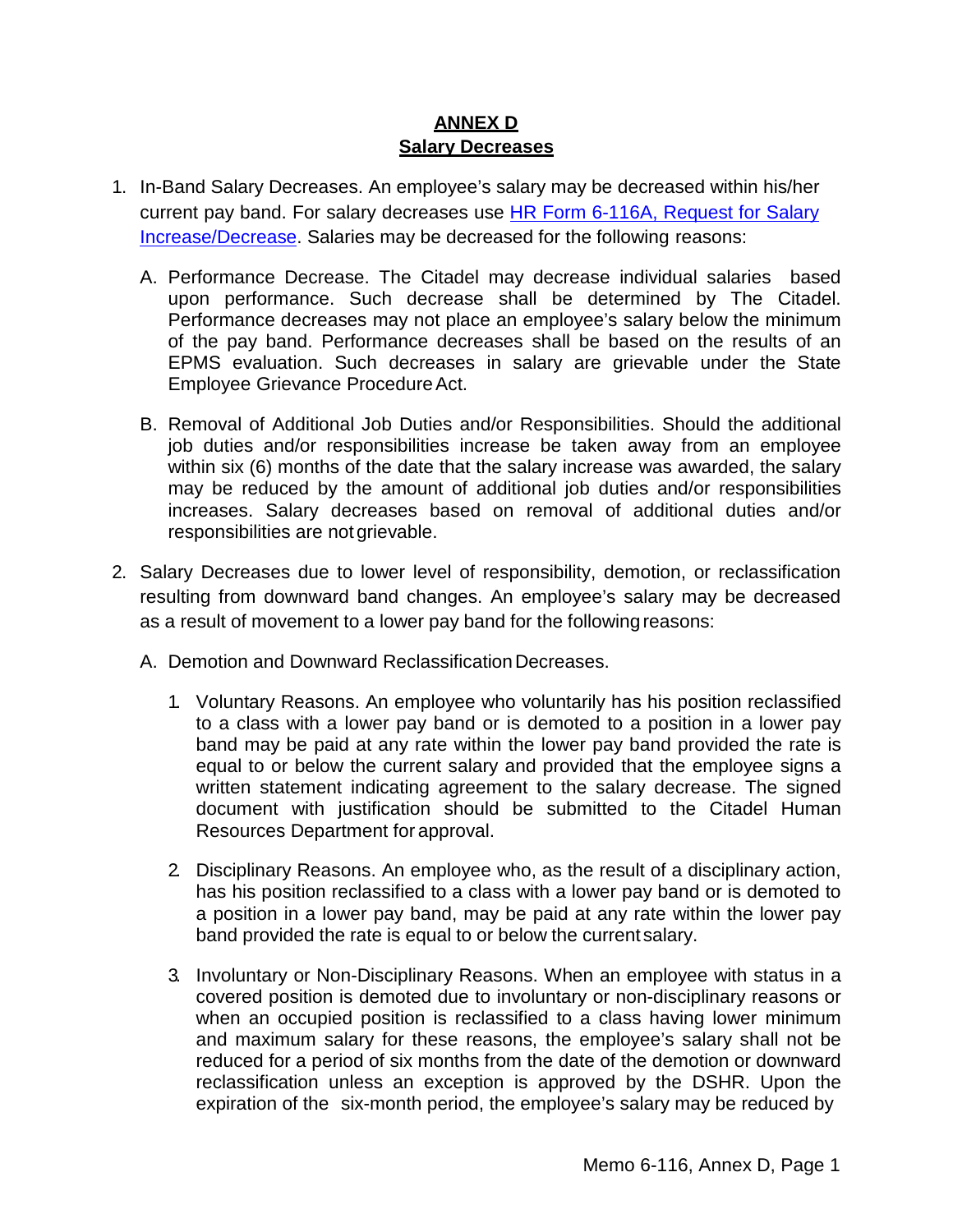up to 15% or to the midpoint of the pay band for the lower class or any point between, whichever is lower.

- a. An employee who is promoted or reclassified upward and subsequently demoted or reclassified downward prior to attaining status in a covered position in a higher class shall have a reduction in pay as follows:
	- 1) When an employee is demoted or reclassified to the same class or to a class with the same pay band held prior to promotion or reclassification, or to a class with a lower pay band, the employee's salary will be reduced by the amount previously received upon promotion or upward reclassification provided the salary will not exceed the maximum of the pay range for the class to which demoted or downwardly reclassified. The employee shall have a new performance review date established.
	- 2) When an employee is demoted or his position is reclassified downward to a class having a higher pay band than the original position, the employee's salary will be reduced by the amount previously received upon promotion or reclassification and the employee's new salary and performance review date will beestablished.
- b. Downward Band Reallocation. When a class is reallocated to a lower pay band, the pay of an employee shall not be reduced as a change of this action for a period of six months from the date of the demotion or downward reclassification unless an exception is approved by the Department of Administration. Upon the expiration of the six-month period, the employee's salary may be reduced by up to 15% or to the midpoint of the pay band for the lower class or any point between, whichever is lower. If the employee's salary exceeds the maximum of the new pay band, the employee shall not be eligible for pay increases of any type unless one of the following situations applies:
	- 1) Subsequent pay adjustments establish the maximum of the pay band above the employee's rate of pay.
	- 2) The employee is subsequently promoted and the rate of pay is below the maximum for the class to which promoted.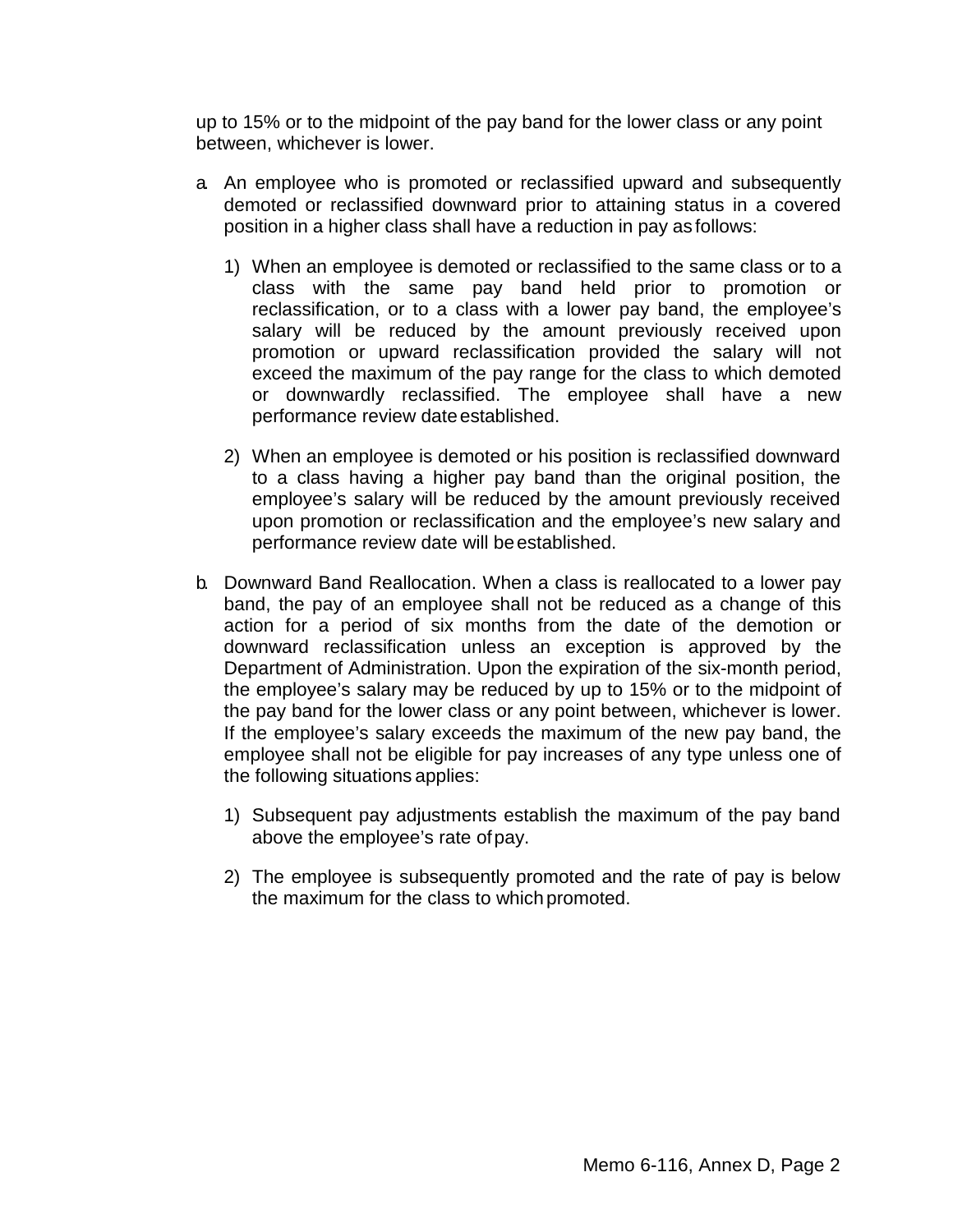## **ANNEX E**

### **Employment Outside of State Government and Dual Employment**

- <span id="page-15-0"></span>1. Full-time, exempt, Citadel employees, both faculty and staff, are not normally permitted to engage in outside employment. This prohibition does not preclude professional consultation by faculty, subject to prior administrative approval. This prohibition also does not preclude outside, part-time employment after normal working hours, when such work constitutes no interference or conflict of interest with the employee's regular Citadel duties and responsibilities or the use of institutional resources.
- 2. Dual Employment within StateGovernment.
	- A. All requests for Dual Employment must be processed on [HR Form 6-116B, Dual](http://www.citadel.edu/root/images/human_resources/forms/reqdulaemp.pdf) [Employment Request](http://www.citadel.edu/root/images/human_resources/forms/reqdulaemp.pdf) Form.
	- B. State employees in covered positions may accept temporary, part-time employment of a consultative or technical nature with State agencies, provided that prior approval is obtained in each instance from their department head, appropriate Vice President and the Human ResourcesDepartment.
	- C. General Provisions.
		- 1. The practice of dual employment may not be used to provide higher continuing salaries than those approved by the State DSHR. Any employee engaged in dual employment must satisfy the requirements of the established hours of work for the employing (home)agency.
		- 2. Agencies of State Government, including institutions of higher education, will provide at no cost, as a part of the regular services of the agency to the General Assembly, those services requested by the General Assembly. State employees performing such consultative, research or other services will receive no additional compensation for such services. The DSHR will assume, at the request of the Department of Administration, responsibility for the hearing, consideration, and approval of any or all specific conditions or cases of dual employment so designated. Appeals of decisions made by the DSHR may be made through the Director of Human Resources to the Department of Administration.
		- 3. All dual employment, including related leave records, are subject to audit by appropriate authorities.
		- 4. No compensation may be paid to an employee of the employing (home) agency by that agency or the requesting (secondary) agency for services rendered prior to the specific approval of the conditions and amount of compensation under the provisions of thispolicy.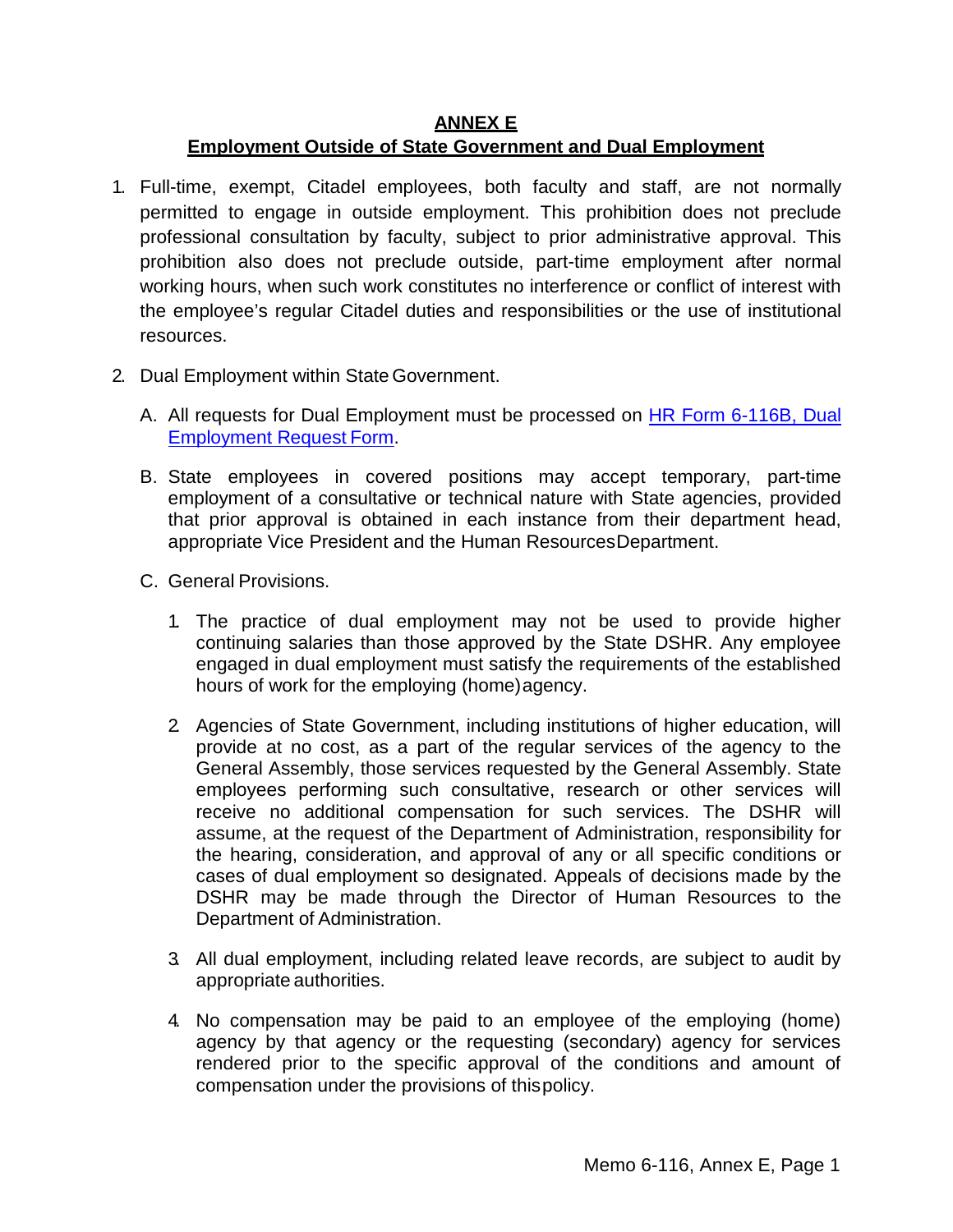- D. The Citadel's Human Resources Department will determine and issue all procedures, forms, reports, etc. as are necessary for the day administration and processing of dual employment agreements involving employees of The Citadel.
- E. Conflict of Interest.
	- 1. No state employee may accept any work or compensation that could reasonably be construed as a conflict of interest.
	- 2. Acceptance, with prior approval, of a work assignment or compensation that is found to be a conflict of interest will be grounds for sanctions or disciplinary action.
	- 3. The propriety of an employment situation or compensation for services rendered will be considered by all parties concerned. Counsel from the Office of the Attorney General or the State Ethics Commission may be necessary to make such determinations; however, such requests must be coordinated through The Citadel Human ResourcesDepartment.

### F. Eligibility.

- 1. Employees in covered classified and unclassified positions of The Citadel are eligible to receive dual employment. The President may not be dually employed by another State agency or institution of higher education without prior approval by the Agency Head Salary commission and the State DSHR.
- 2. For internal dual employment, no employee may receive additional compensation for services performed during normally scheduled hours of work (including mealtimes and breaks) unless the employee is in a leave without pay status. An exempt employee that keeps a non-standard work schedule may receive compensation as long as the secondary job does not interfere with the primary job and the associated hours. Otherwise, the work performed is considered a part of the employee's contribution to the mission of developing principled leaders, and no additional compensation will be earned. Any exceptions to this provision must be submitted in writing and approved, in advance, by the appropriate Vice President. An employee will be able take annual leave for external dualemployment.
- 3. Faculty, staff and administrators who perform services outside of their regularly scheduled work hours may be paid additional compensation if such services constitute independent, additional job duties separate from those of the employee's primary Citadelposition.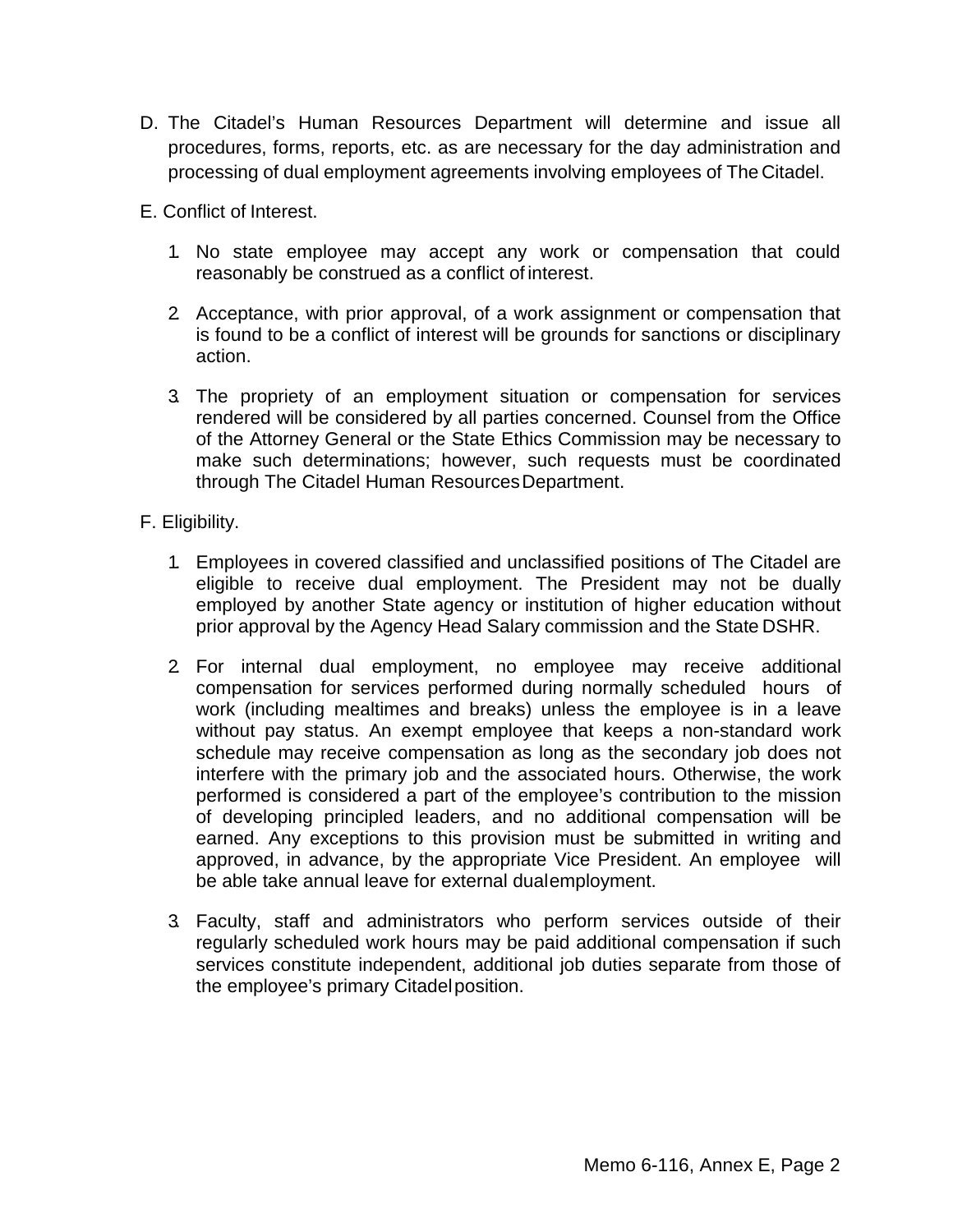- 4. For faculty engaged in sponsored research during the base period, such sponsored research will be considered as compensated for in the faculty member's base pay. Additional or extra compensation for such work will not be allowed except under unusual circumstances, and specific approval of the State DSHR will be required.
- G. Approval of Employment.
	- 1. It is the responsibility of the department head and the appropriate Vice President to approve the dual employment of their employees. The Human Resources Department is responsible for the final approval on all dual employment contracts.
	- 2. The requesting (secondary) agency will manage, communicate, and coordinate dual employmentarrangements.
	- 3. The employing (home) agency is responsible for taking action on any dual employment requests in a timelymanner.
- I. Compensation.
	- 1. Compensation will not exceed 30% of primary salary in a fiscal year in accordance with S.C. Code 19-713.01, paraD3.
	- 2. Payment will be in accordance with S.C. Code 19-713.01, para D4 and will be paid within forty-five days of the beginning of the employment period. The requesting agency will pay the employee in a dual employment situation directly. The Citadel employees hired by other State agencies will be paid directly by that agency.
	- 3. Rules for fringe benefits and taxes are in S.C. Code 19-713.01, paraD5.
	- 4. If the duties to be performed constitute services by the employee on a board, commission or committee for whom a per diem allowance is be awarded, the employee is not eligible to receive such per diemallowance.
	- 5. Travel and subsistence paid to a State employee by the requesting (secondary) agency will be in compliance with provisions of the annual appropriations act and any regulations promulgated by the State Department of Administration or the Comptroller General'sOffice.
	- 6. Agencies shall maintain current records pertaining to their participation in dual employment agreements, as either the requesting or employing agency.
- J. Exceptions. The DSHR may approve, at its discretion, justifiable exceptions to these policies and regulations.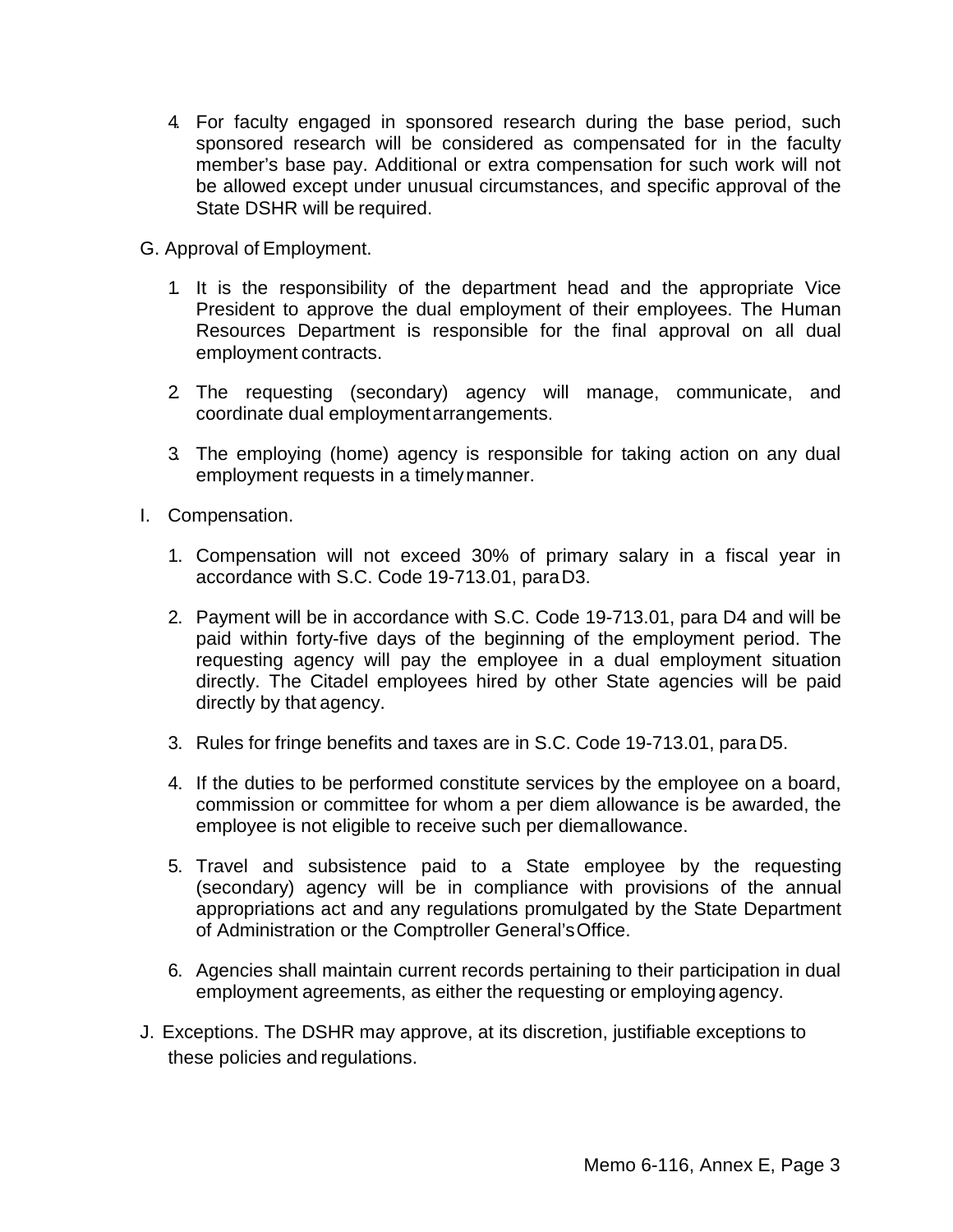<span id="page-18-0"></span>

| <b>THE CITADEL</b><br><b>REQUEST FOR DUAL EMPLOYMENT - INTERNAL</b>                                                                                                          |                                          |      |                                                                                    |                                       |              |                       |  |
|------------------------------------------------------------------------------------------------------------------------------------------------------------------------------|------------------------------------------|------|------------------------------------------------------------------------------------|---------------------------------------|--------------|-----------------------|--|
| I. REQUESTING (SECONDARY) DEPARTMENT                                                                                                                                         |                                          |      |                                                                                    |                                       |              |                       |  |
| Employee's Name:                                                                                                                                                             | CWID:                                    |      | Primary Position #:                                                                | <b>Requesting Department:</b>         |              |                       |  |
| Index Number:                                                                                                                                                                | Description of Services to be Performed: |      |                                                                                    |                                       |              |                       |  |
| Dates of Services: From:                                                                                                                                                     | To:                                      |      | Times of Services: From:                                                           |                                       | To:          |                       |  |
| <b>Proposed Salary</b>                                                                                                                                                       | Method of Payment                        |      |                                                                                    |                                       |              |                       |  |
|                                                                                                                                                                              | □ Lump Sum                               |      |                                                                                    | Effective date to be paid:            |              |                       |  |
|                                                                                                                                                                              | $\square$ Installments                   |      | # of installments:                                                                 | Date of 1 <sup>st</sup> installment:  |              |                       |  |
|                                                                                                                                                                              |                                          |      |                                                                                    |                                       |              |                       |  |
| Employee's Signature                                                                                                                                                         |                                          | Date |                                                                                    | Authorized Requesting Director / Dean |              | Date                  |  |
| Is the employee exempt and typically work a non-standard workweek?                                                                                                           |                                          |      | II. EMPLOYING (HOME) DEPARTMENT                                                    | <b>Primary Department</b>             |              |                       |  |
| $\square$ Yes<br>$\square$ No                                                                                                                                                |                                          |      |                                                                                    |                                       |              |                       |  |
| If necessary, have arrangements been made for the employee to be in a leave without pay status to render the services described?<br>$\Box$ Yes<br>$\square$ No<br>$\Box$ n/a |                                          |      |                                                                                    |                                       |              |                       |  |
|                                                                                                                                                                              |                                          |      |                                                                                    |                                       |              |                       |  |
|                                                                                                                                                                              |                                          |      |                                                                                    |                                       |              |                       |  |
|                                                                                                                                                                              |                                          |      |                                                                                    |                                       |              |                       |  |
| Authorized Primary Employing Director / Dean                                                                                                                                 |                                          |      | Date                                                                               |                                       |              |                       |  |
| <b>II. FINANCE DEPARTMENT</b>                                                                                                                                                |                                          |      |                                                                                    | <b>III. HUMAN RESOURCES</b>           |              |                       |  |
|                                                                                                                                                                              | Secondary                                |      | Will the employee exceed 30% of annualized base salaryin<br>the Fiscal Year? □ Yes |                                       | $\square$ No |                       |  |
| <b>Approved Funding</b><br>of:                                                                                                                                               | Position<br>Number:                      |      | Earned in FY to Date:                                                              |                                       |              | FY Balance Remaining: |  |
| Comments:                                                                                                                                                                    |                                          |      | Comments:                                                                          |                                       |              |                       |  |
|                                                                                                                                                                              |                                          |      |                                                                                    |                                       |              |                       |  |
| <b>Budget Director</b>                                                                                                                                                       |                                          | Date |                                                                                    | HR Director / Manager                 |              | Date                  |  |
| IV. PROVOST / VICE PRESIDENT APPROVAL                                                                                                                                        |                                          |      |                                                                                    | V. HUMAN RESOURCES (tracking)         |              |                       |  |
| Comments:                                                                                                                                                                    |                                          |      | Assignment<br>Begin:                                                               |                                       |              |                       |  |
|                                                                                                                                                                              |                                          |      | Assignment End:                                                                    |                                       |              |                       |  |
|                                                                                                                                                                              |                                          |      | Assign Salary:                                                                     |                                       |              |                       |  |
|                                                                                                                                                                              |                                          |      | Annual Salary:                                                                     |                                       |              |                       |  |
|                                                                                                                                                                              |                                          |      | Date Trial Check:                                                                  |                                       |              |                       |  |
|                                                                                                                                                                              |                                          |      |                                                                                    |                                       |              |                       |  |

HR Form 6-116E1, Rev 1/2017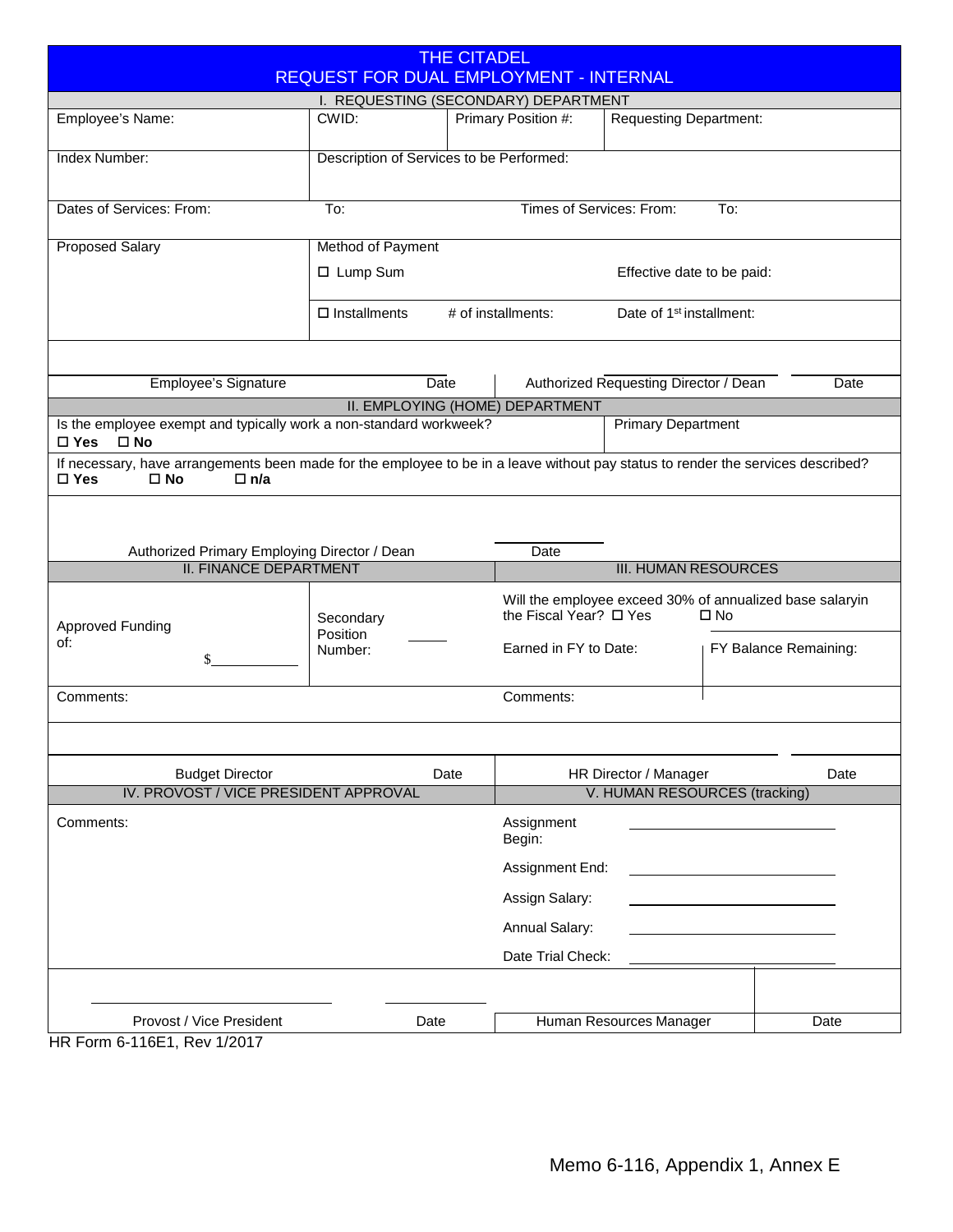<span id="page-19-0"></span>

| <b>THE CITADEL</b><br><b>REQUEST FOR DUAL EMPLOYMENT - EXTERNAL</b>             |                  |                        |                                         |                                       |                                        |                                  |                                                                      |                                                                                                                                  |  |  |
|---------------------------------------------------------------------------------|------------------|------------------------|-----------------------------------------|---------------------------------------|----------------------------------------|----------------------------------|----------------------------------------------------------------------|----------------------------------------------------------------------------------------------------------------------------------|--|--|
| I. REQUESTING (SECONDARY) AGENCY/ DEPARTMENT                                    |                  |                        |                                         |                                       |                                        |                                  |                                                                      |                                                                                                                                  |  |  |
| Agency Name:                                                                    | Employee's Name: |                        |                                         | CWID:                                 |                                        | Primary Position #:              |                                                                      | Department:                                                                                                                      |  |  |
| Index Number:<br>Description of Services to be Performed:                       |                  |                        |                                         |                                       |                                        |                                  |                                                                      |                                                                                                                                  |  |  |
| Dates of Services: From:<br>To:                                                 |                  |                        |                                         | Times of Services: From<br>To:        |                                        |                                  |                                                                      |                                                                                                                                  |  |  |
| Method of Payment:<br>Proposed Amount:<br>□ Lump Sum                            |                  |                        |                                         | Effective Date to be Paid: __________ |                                        |                                  |                                                                      |                                                                                                                                  |  |  |
|                                                                                 |                  | $\square$ Installments |                                         |                                       | # of Installments: _                   |                                  |                                                                      | Date of 1 <sup>st</sup> Installment: _                                                                                           |  |  |
|                                                                                 |                  |                        |                                         |                                       |                                        |                                  |                                                                      |                                                                                                                                  |  |  |
| Employee's Signature                                                            |                  |                        | Date                                    |                                       | Authorized Requesting Dept/ Agency     |                                  |                                                                      | ate                                                                                                                              |  |  |
|                                                                                 |                  |                        | II. EMPLOYING (HOME) AGENCY/ DEPARTMENT |                                       |                                        |                                  |                                                                      |                                                                                                                                  |  |  |
| Agency Name:                                                                    |                  |                        |                                         | Department:                           |                                        |                                  |                                                                      |                                                                                                                                  |  |  |
| Class Code:                                                                     |                  |                        | <b>Current Salary:</b>                  |                                       |                                        | $\square$ Exempt<br>□ Non-Exempt |                                                                      |                                                                                                                                  |  |  |
| Normal Work Hours (X:XX AM/PM): From                                            |                  |                        |                                         | Standard Weekly Work Hours _          |                                        |                                  |                                                                      |                                                                                                                                  |  |  |
| Is the requesting agency authorized to pay the employee travel and subsistence? |                  |                        |                                         |                                       |                                        | $\square$ Yes                    | $\square$ No                                                         | $\Box$ n/a                                                                                                                       |  |  |
| $\square$ Yes<br>$\square$ No                                                   |                  | $\Box$ n/a             |                                         |                                       |                                        |                                  |                                                                      | If necessary, have arrangements been made for the employee to be in a leave without pay status to render the services described? |  |  |
|                                                                                 |                  |                        |                                         |                                       |                                        |                                  |                                                                      |                                                                                                                                  |  |  |
| Authorized Employing (Home) Director / Dean                                     |                  |                        | Date                                    |                                       | Vice President/Provost                 |                                  |                                                                      | Date                                                                                                                             |  |  |
|                                                                                 |                  |                        | III. CITADEL FINANCE DEPARTMENT         |                                       |                                        |                                  |                                                                      |                                                                                                                                  |  |  |
| Approved Funding of<br>S.                                                       |                  |                        |                                         |                                       | Secondary Position Number: ___________ |                                  |                                                                      |                                                                                                                                  |  |  |
| Comments:                                                                       |                  |                        |                                         |                                       |                                        |                                  |                                                                      |                                                                                                                                  |  |  |
|                                                                                 |                  |                        |                                         |                                       |                                        |                                  |                                                                      |                                                                                                                                  |  |  |
| VP Finance or Budget Director<br>Date<br>VI. CITADEL HUMAN RESOURCES            |                  |                        |                                         |                                       |                                        |                                  |                                                                      |                                                                                                                                  |  |  |
| Year? □ Yes<br>Assignment Begin:                                                |                  |                        |                                         |                                       | □ No                                   |                                  | Will the employee exceed 30% of annualized base salary in the Fiscal |                                                                                                                                  |  |  |
| Assignment End:                                                                 |                  |                        |                                         | Amount Earned in Fiscal Year to Date: |                                        |                                  |                                                                      |                                                                                                                                  |  |  |
| Assign Salary:                                                                  |                  |                        |                                         | <b>Balance Remaining:</b>             |                                        |                                  |                                                                      |                                                                                                                                  |  |  |
| Annual Salary:                                                                  |                  |                        |                                         | Comments:                             |                                        |                                  |                                                                      |                                                                                                                                  |  |  |
| Date Trial Checked:                                                             |                  |                        |                                         |                                       |                                        |                                  |                                                                      |                                                                                                                                  |  |  |
|                                                                                 |                  |                        |                                         |                                       |                                        |                                  |                                                                      |                                                                                                                                  |  |  |
| Human Resources Manager<br>Date<br>LD Form 6 116F2 $D_{01}$ 1/2017              |                  |                        |                                         |                                       |                                        |                                  |                                                                      |                                                                                                                                  |  |  |

HR Form 6-116E2, Rev 1/2017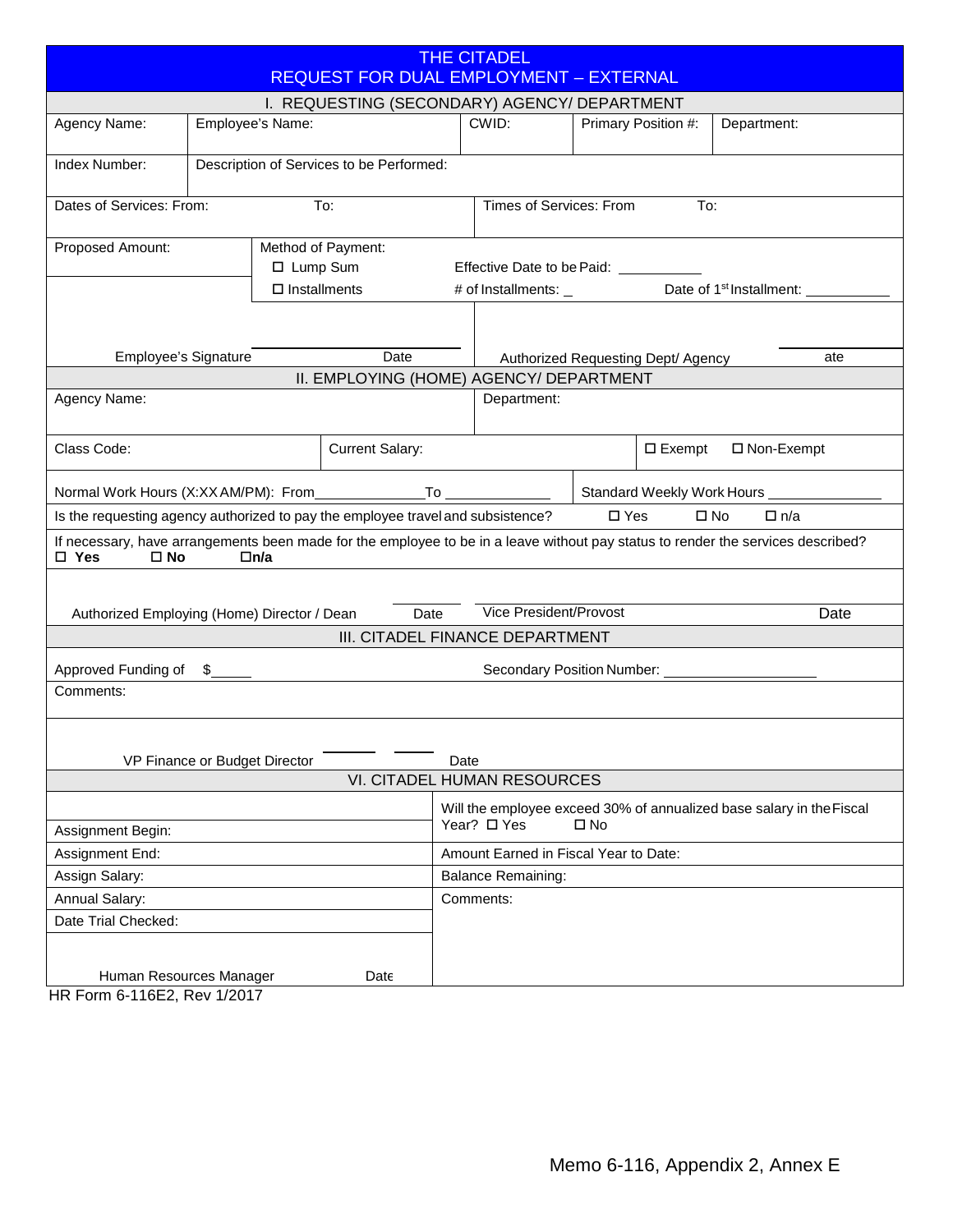## **ANNEX F Summer Compensation for Faculty Members**

- <span id="page-20-0"></span>1. Summer Compensation. "Summer employment" should not be confused with dual employment, which pertains to additional compensation earned during the faculty member's base period of employment. Therefore, employment designated as summer employment may occur over any specified period of time between May 16 and August 15 of a calendar year without any requirement for containing the work within a fiscal year.
- 2. Regular Summer School Teaching.
	- A. Compensation for a full-time workload for a regular summer session may not exceed 15% of the faculty member's base pay for the immediately preceding academic year.
	- B. Exceptions may be approved by the Department of Administration's State Human Resources Division upon presentation of adequate justification through The Citadel's Human Resources Department.
- 3. Summer Teaching, Sponsored Research, and Other Duties Not Related to a Regular Summer Session.

For an employee whose base period is a semester or academic year, compensation for teaching, sponsored research, and/or other activity performed during the summer months (between academic years), and not related to a regular summer session, will be at the same rate of pay as for his or her base period for the academic year immediately preceding.

4. The following is the schedule of payments for summerteaching:

| Maymester                        | Lump sum payment on 31 May    |
|----------------------------------|-------------------------------|
| <b>Summer Session I-Day</b>      | Lump sum payment on 30 June   |
| <b>Summer Session I-Evening</b>  | Lump sum payment on 15 June   |
| <b>Summer Session II-Day</b>     | Lump sum payment on 31 July   |
| <b>Summer Session II-Evening</b> | Lump sum payment on 15 August |

- 5. Sponsored Research.
	- A. Sponsored research during a faculty member's base period will be considered as having been compensated in the base pay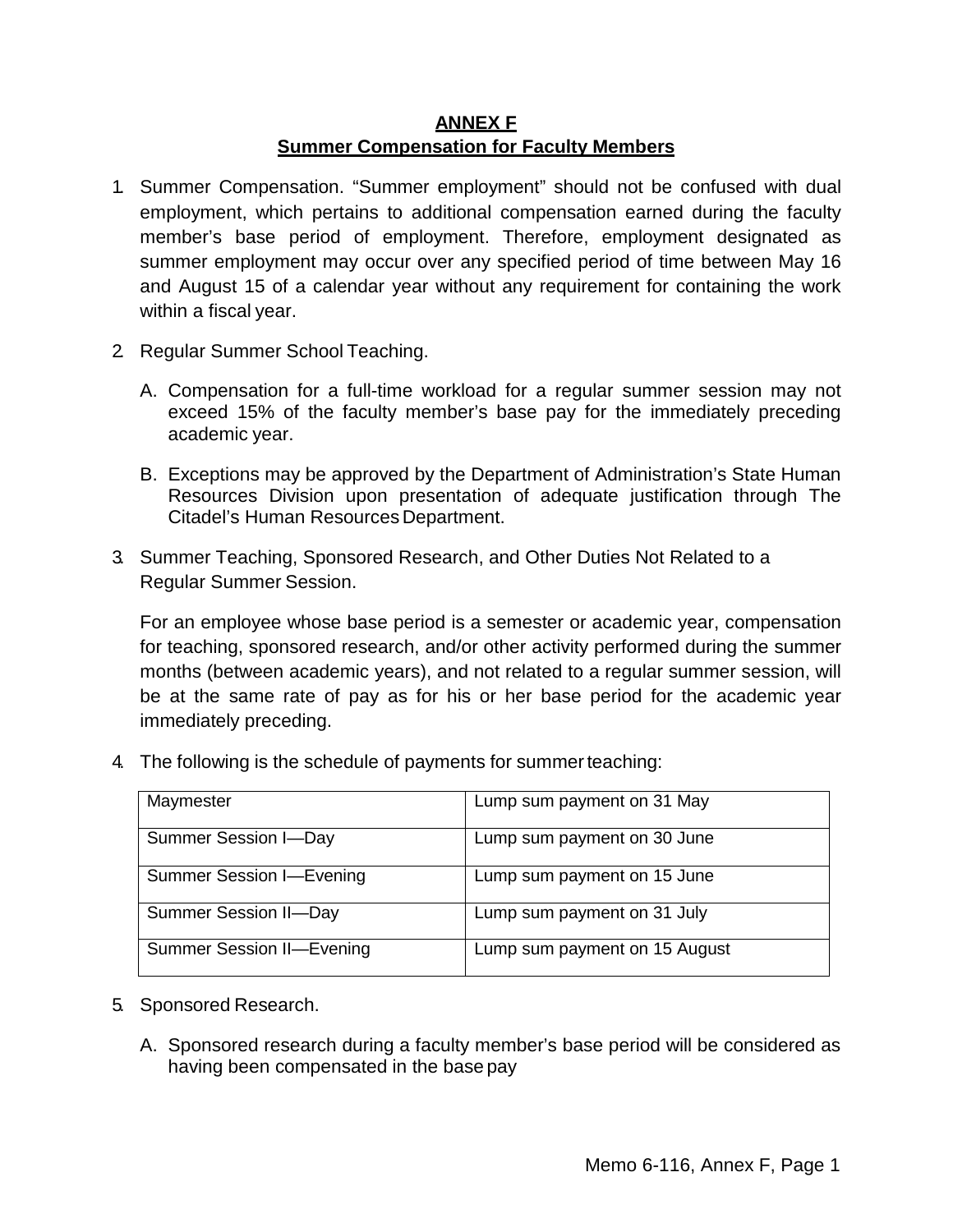- B. Additional or extra compensation for such work will not be allowed except under unusual circumstances and only with the specific approval through The Citadel's Human Resources Department to the State Department of Administration's Human Resources Division.
- C. Conflict of Interest. No faculty member may accept any work or compensation that could be reasonably construed as a conflict of interest. Acceptance without prior approval of a work assignment or compensation that is found to be a conflict of interest will be grounds for sanctions or disciplinaryaction.
- D. Exceptions. Any proposed compensation not in accordance with the policies and procedures outlined herein must be submitted through The Citadel Human Resources Department through the DSHR for approval or disapproval before a salary commitment is made to a faculty member.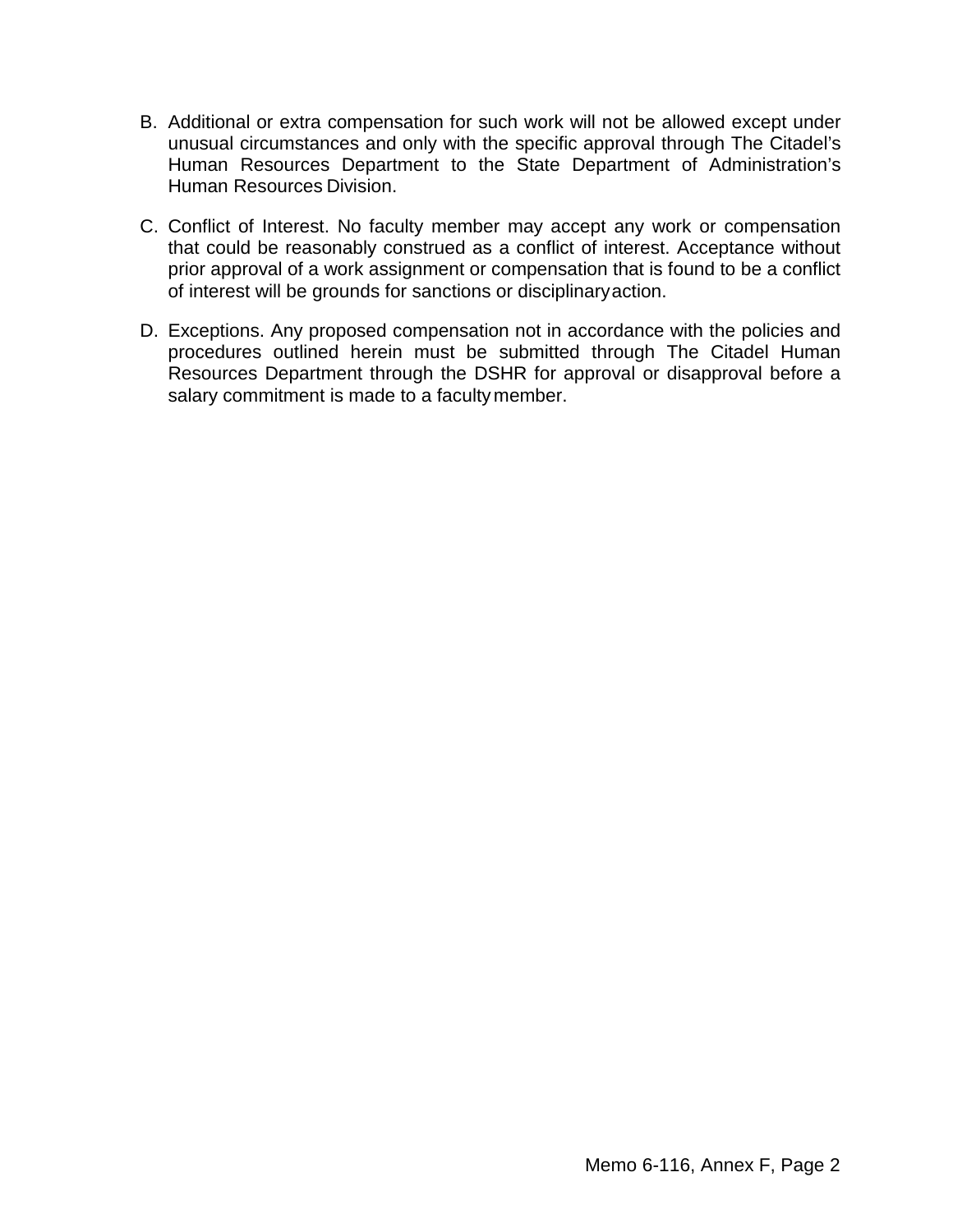<span id="page-22-0"></span>

| <b>THE CITADEL</b><br><b>REQUEST FOR SUMMER COMPENSATION</b>                      |                                                                           |  |  |  |  |  |  |
|-----------------------------------------------------------------------------------|---------------------------------------------------------------------------|--|--|--|--|--|--|
| I. REQUESTING DEPARTMENT                                                          |                                                                           |  |  |  |  |  |  |
| $\Box$ Other:<br>Employee Status:<br>□ Covered Citadel Employee<br>$\Box$ Adjunct |                                                                           |  |  |  |  |  |  |
| CWID:<br>Employee's Name:                                                         | Primary Position Number:                                                  |  |  |  |  |  |  |
| Department:                                                                       | Index to be charged:                                                      |  |  |  |  |  |  |
| Type of Pay:                                                                      | Date(s) of Service:                                                       |  |  |  |  |  |  |
| □<br>Summer Session I<br>Course Name:                                             |                                                                           |  |  |  |  |  |  |
| $\Box$<br>Summer Session I<br>Course Name:                                        |                                                                           |  |  |  |  |  |  |
| $\Box$<br>Maymester<br>Course Name:                                               |                                                                           |  |  |  |  |  |  |
| Proposed Salary:<br>Method of Payment:                                            |                                                                           |  |  |  |  |  |  |
| □ Lump Sum                                                                        | Effective date to be paid:<br><u>Effective</u> date to be paid:           |  |  |  |  |  |  |
| $\Box$ Installments                                                               | # of installments:<br>Date of 1 <sup>st</sup> installment: ____           |  |  |  |  |  |  |
|                                                                                   |                                                                           |  |  |  |  |  |  |
| Dept. Head/Director<br>Date<br><b>II. FINANCE DEPARTMENT</b>                      | Dean (Acad. Units Only)<br><del>Date</del><br><b>III. HUMAN RESOURCES</b> |  |  |  |  |  |  |
|                                                                                   |                                                                           |  |  |  |  |  |  |
| Approved<br>Secondary<br>Position<br>Funding of:                                  | Comments:                                                                 |  |  |  |  |  |  |
| Number:                                                                           |                                                                           |  |  |  |  |  |  |
| Comments:                                                                         |                                                                           |  |  |  |  |  |  |
|                                                                                   |                                                                           |  |  |  |  |  |  |
| Budget Director<br>Date                                                           | HR Director / Manager<br><del>Date</del>                                  |  |  |  |  |  |  |
| IV. PROVOST / VICE PRESIDENT APPROVAL                                             | V. HUMAN RESOURCES (tracking)                                             |  |  |  |  |  |  |
| Comments:                                                                         | Assignment Begin:                                                         |  |  |  |  |  |  |
|                                                                                   | Assignment End:                                                           |  |  |  |  |  |  |
|                                                                                   | Assign Salary:                                                            |  |  |  |  |  |  |
|                                                                                   | Annual Salary:                                                            |  |  |  |  |  |  |
|                                                                                   | Date Trial Check:                                                         |  |  |  |  |  |  |
|                                                                                   |                                                                           |  |  |  |  |  |  |
| Provost / Vice President<br><del>Date</del><br>HR Form 6-116F Rev 1/2017          | Human Resources Manager<br><del>Date</del>                                |  |  |  |  |  |  |

HR Form 6-116F, Rev 1/2017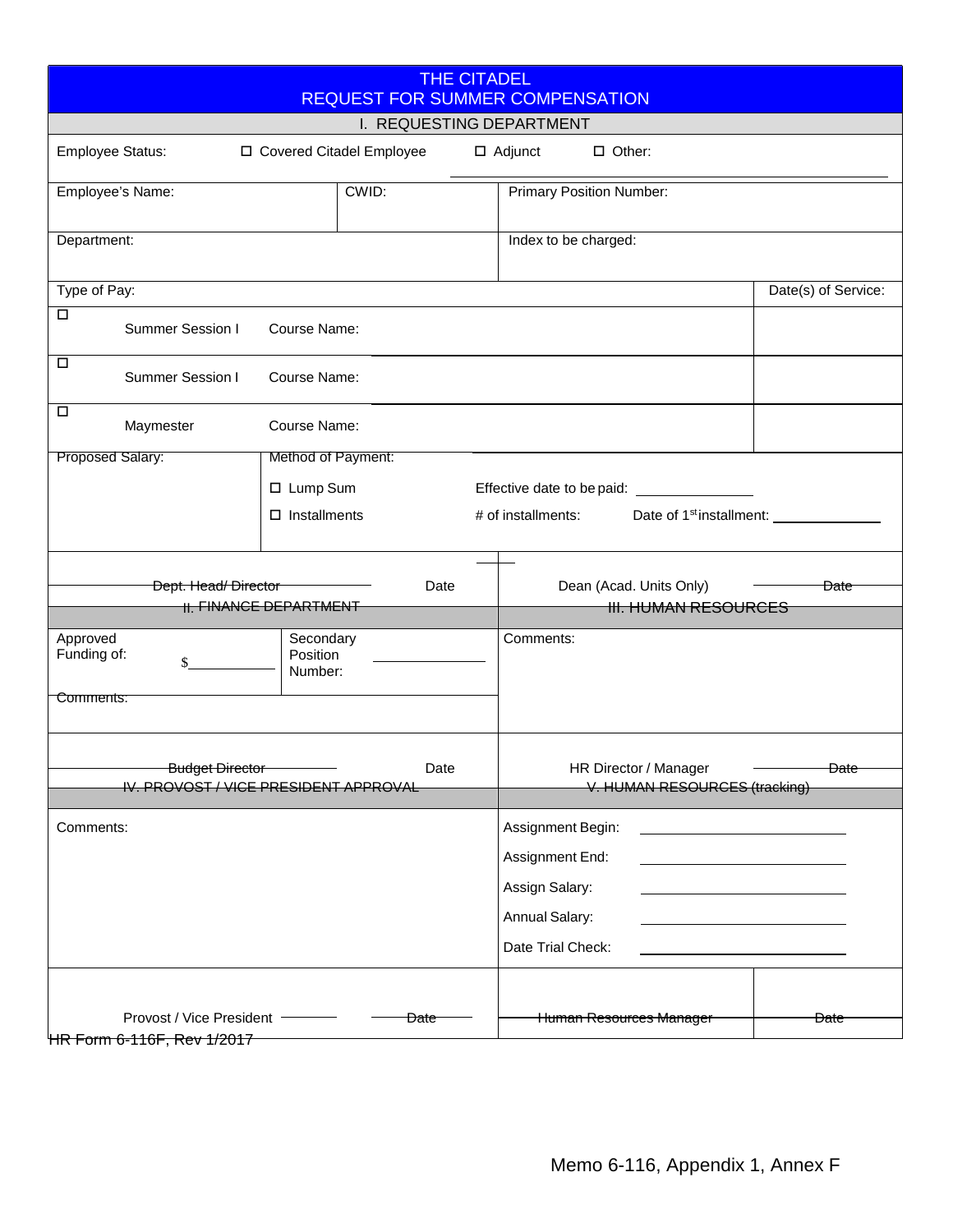# **ANNEX G Employee Bonus Program**

- <span id="page-23-0"></span>1. The Appropriations Act, Section 117.55 authorizes The Citadel and other State Agencies to spend general carry forward monies, federal funds and other sources of revenue to provide one-time lump sum bonuses toemployees.
- 2. Amount/Frequency of Bonuses and Source ofFunds:
	- A. Bonuses cannot exceed \$3,000 per employee. This excludes predefined incentives contained within contracts (e.g. AthleticCoaches).
	- B. Employees may receive more than one bonus in a fiscal year as long as the total amount of bonuses does not exceed\$3,000.
- 3. Approval Authority: The President is the final authority responsible for approving employee bonuses.
- 4. A bonus is not part of an employee's base salary and is not earnable compensation for purposes of employee and employer contributions to the respective state retirement systems.
- 5. Eligibility.
	- A. Except as provided below, all staff, faculty, and unclassified administrators in full time equivalent positions are eligible to receivebonuses.
	- B. Employees earning \$100,000 or more are not eligible to receive bonuses.
	- C. The President of the College is not eligible to receive a bonus under this program.
	- D. Temporary and student employees are not eligible to receive bonuspayments.
- 6. Approved Criteria. Bonuses may be awarded to recognize the accomplishments and contributions of individual employees. Examples of appropriate reasons include:
	- A. Contributions to increased organizational productivity.
	- B. Development and/or implementation of improved work processes.
	- C. Exceptional customer service.
	- D. Realized cost savings.
	- E. Other specific contributions to the success of theorganization.
- 7. Documentation and Reporting Requirements.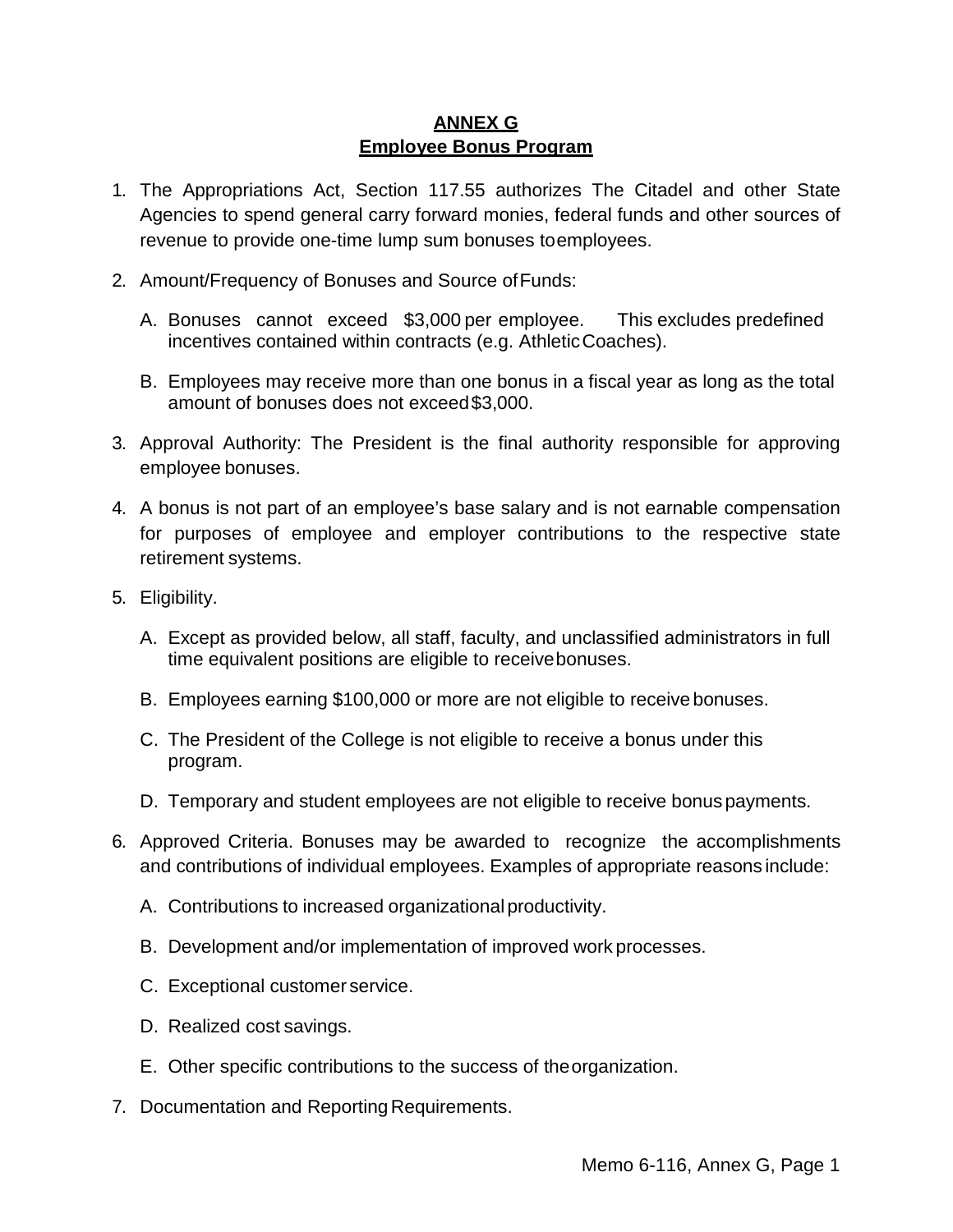- A. The Citadel must develop a plan for awarding bonuses to employees, including the criteria for awarding bonuses. The Citadel must keep such plan on file. and make it available to employees
- B. The Citadel must document the reason for any bonus payments awarded.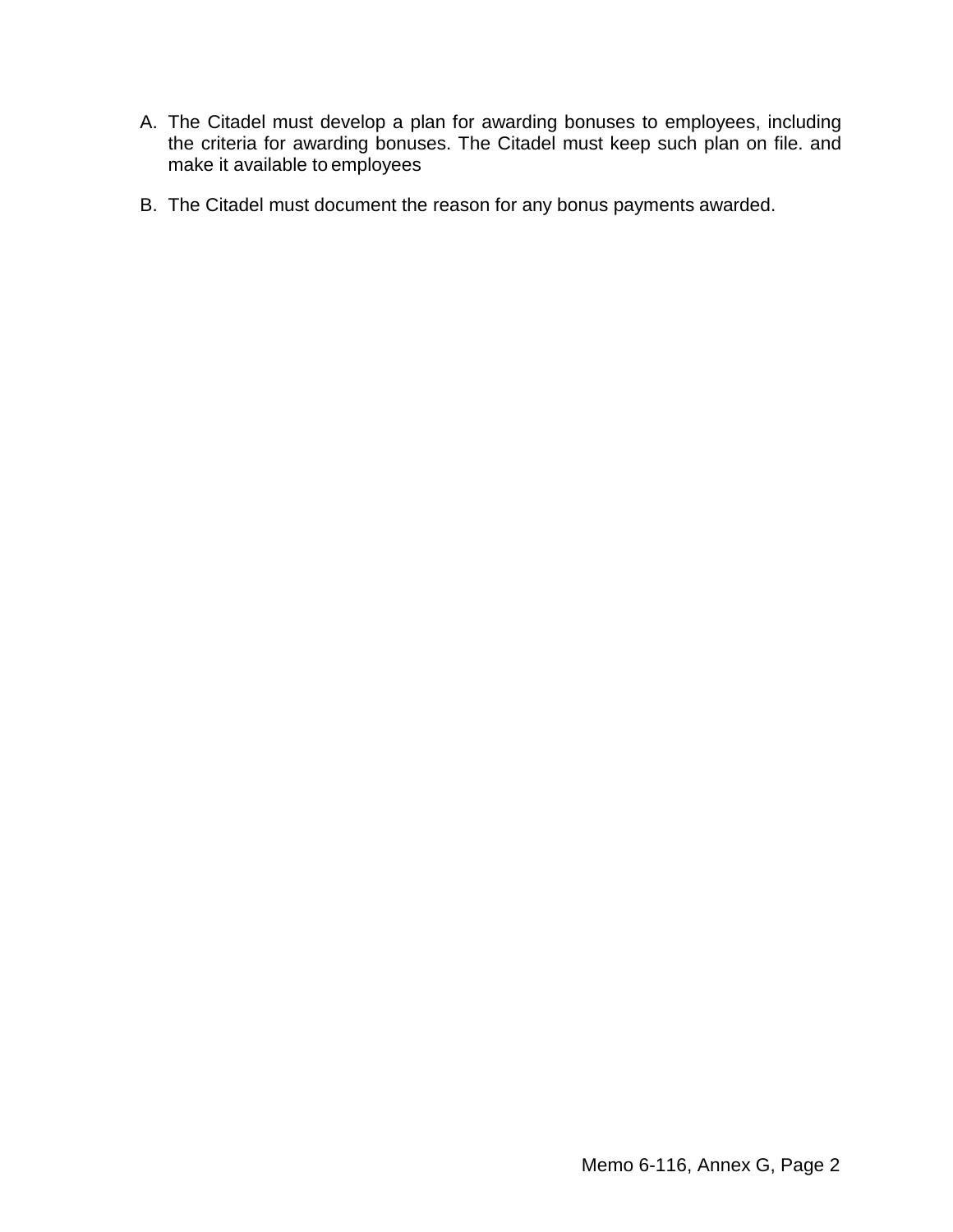<span id="page-25-0"></span>

| <b>THE CITADEL</b><br><b>REQUEST FOR BONUS / AWARD</b>                                                                                         |                                  |                                 |                                                                                               |                     |  |  |  |
|------------------------------------------------------------------------------------------------------------------------------------------------|----------------------------------|---------------------------------|-----------------------------------------------------------------------------------------------|---------------------|--|--|--|
| I. REQUESTING DEPARTMENT                                                                                                                       |                                  |                                 |                                                                                               |                     |  |  |  |
| <b>Employee Status:</b>                                                                                                                        | □ Covered Citadel Employee       |                                 | $\Box$ Other:<br>$\Box$ Adjunct                                                               |                     |  |  |  |
| Employee's Name:                                                                                                                               | CWID:                            | <b>Primary Position Number:</b> |                                                                                               |                     |  |  |  |
| Department:                                                                                                                                    |                                  |                                 | Index to be charged:                                                                          |                     |  |  |  |
| Type of Pay:                                                                                                                                   |                                  |                                 |                                                                                               | Date(s) of Service: |  |  |  |
| Award:<br>□                                                                                                                                    |                                  | Description:                    |                                                                                               |                     |  |  |  |
| <b>Bonus:</b><br>$\Box$<br>Note: In accordance with Sate<br>Bonus Guidelines, employees<br>may not receive more than \$3000<br>per fiscal year |                                  | Description:                    |                                                                                               |                     |  |  |  |
| Proposed Salary:                                                                                                                               |                                  | Method of Payment:              |                                                                                               |                     |  |  |  |
|                                                                                                                                                |                                  | □ Lump Sum                      | Effective date to be paid:<br><u>Effective</u> date to be paid:                               |                     |  |  |  |
|                                                                                                                                                |                                  | $\Box$ Installments             | # of installments:<br>Date of 1 <sup>st</sup> installment: ______                             |                     |  |  |  |
|                                                                                                                                                |                                  |                                 |                                                                                               |                     |  |  |  |
| Dept. Head/Director                                                                                                                            |                                  | Date                            | Dean (Acad. Units Only)                                                                       | Date                |  |  |  |
| <b>II. FINANCE DEPARTMENT</b>                                                                                                                  |                                  |                                 | <b>III. HUMAN RESOURCES</b>                                                                   |                     |  |  |  |
| Approved Funding of:<br>\$                                                                                                                     | Secondary<br>Position<br>Number: |                                 | Comments:                                                                                     |                     |  |  |  |
| Comments:                                                                                                                                      |                                  |                                 |                                                                                               |                     |  |  |  |
| <b>Budget Director</b>                                                                                                                         |                                  | Date                            | HR Director / Manager                                                                         | Date                |  |  |  |
| IV. PROVOST / VICE PRESIDENT APPROVAL                                                                                                          |                                  |                                 | V. HUMAN RESOURCES (tracking)                                                                 |                     |  |  |  |
| Comments:                                                                                                                                      |                                  |                                 | Assignment Begin:<br>Assignment End:<br>Assign Salary:<br>Annual Salary:<br>Date Trial Check: |                     |  |  |  |
| Provost / Vice President<br>$HD$ Form $6$ 1160 $D_{01}$ 1/2017                                                                                 |                                  | Date                            | Human Resources Manager                                                                       | Date                |  |  |  |

HR Form 6-116G, Rev 1/2017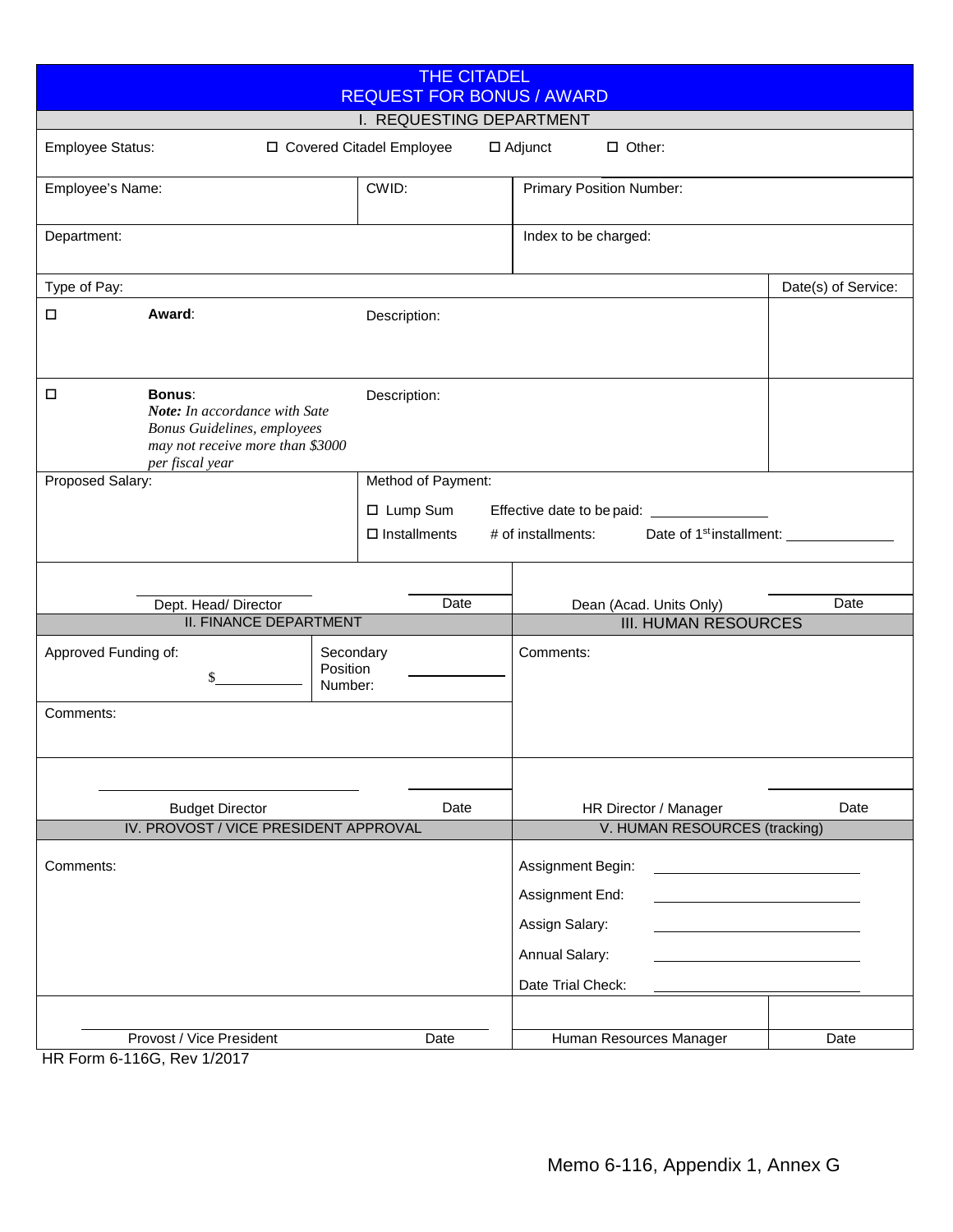# **ANNEX H Executive Compensation**

<span id="page-26-0"></span>1. The Citadel's Executive Compensation provisions are subject to the DSHR's Executive Compensation Plan. The DSHR's plan consists of (1) the official listing of all positions, (2) the pay range for each position, and (3) the policies and procedures governing the administration of the compensationplan.

The DSHR periodically conducts studies of all point assignments and makes recommendations that maintain a competitive compensation plan.

- 2. All employees shall be paid in accordance with the rates shown for their respective pay range and the provisions of these regulations, subject to all other applicable laws and regulations.
- 3. An employee shall not be paid less than the minimum nor more than the maximum of the pay range for a position unless such payments are otherwise authorized by these regulations.
- 4. All pay actions which require approval from the DSHR must receive such approval prior to an agency effecting theactions.
- 5. The Department of Administration or its designee may approve, at its discretion, justifiable exceptions to these policies andregulations.
- 6. Executive Compensation System.
	- A. Hiring Salaries will be in accordance with DSHR 19-706.04 B1., Hiring Salaries for Employees in the Executive CompensationSystem.
	- B. Salary increases will be in accordance with DSHR 19-706-04 B2., Salary Increases for Employees in the Executive CompensationSystem.
	- C. Salary decreases will be in accordance with DSHR 19-706-04 B3, Salary Increases for Employees in the Executive CompensationSystem.
- 7. Establishing and Maintaining Performance Review Dates. Each employee's review date in the Executive Compensation System shall be July 1 following either an original appointment, a promotion appointment, a demotion appointment, or a position re-evaluation.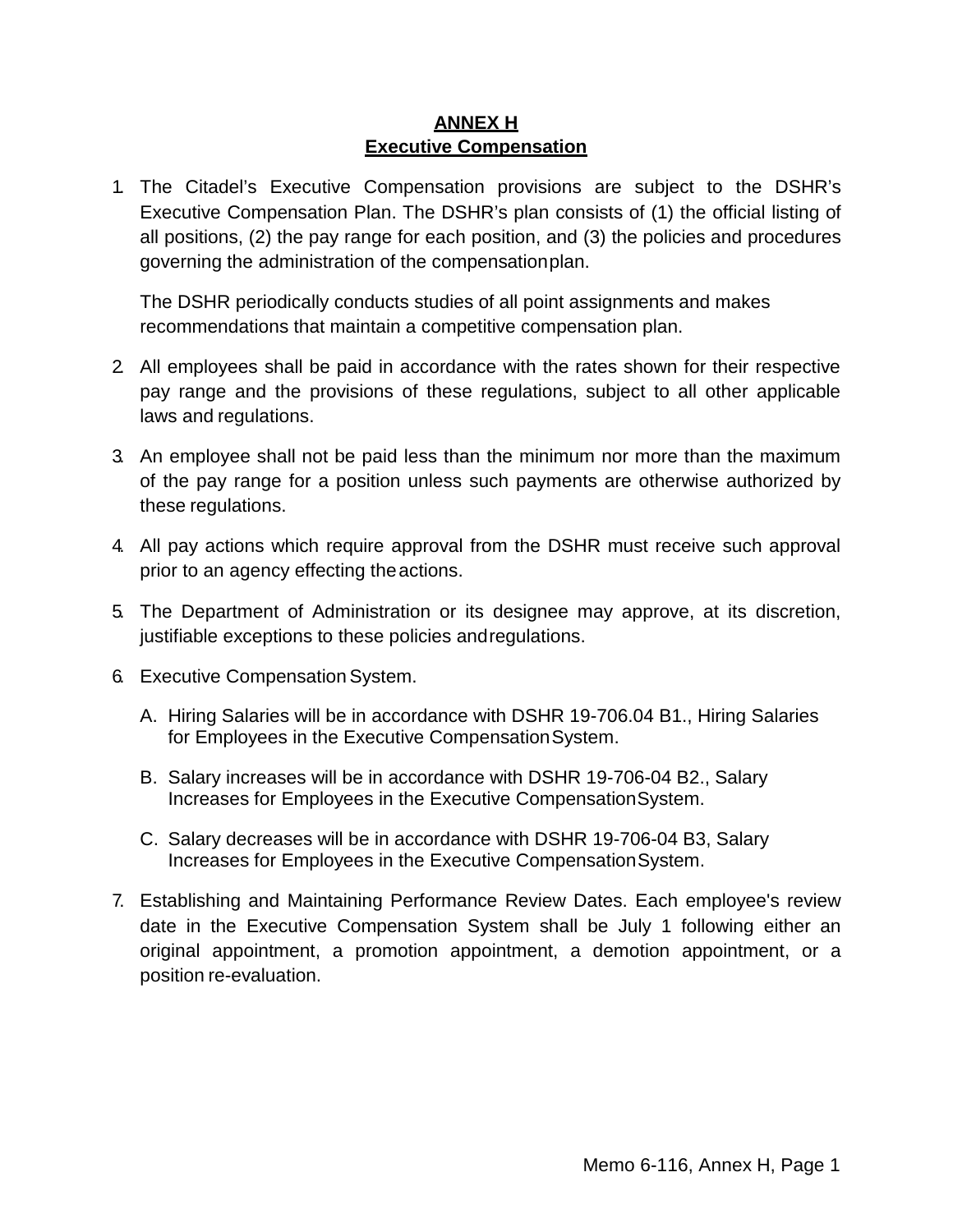- 8. Special Salary Adjustments. The State Human Resources Director is authorized to approve pay actions outside the provisions of the Pay Plan Policy if circumstances warrant such approval. If, as a condition of such approval, any provision of this regulation is affected, specific instructions to be followed shall be prescribed by the State Human Resources Director.
- 9. Effective Dates of SalaryChanges.
	- A. Annual Pay Increases. Annual pay increases shall be made effective on the first payroll period coincident with or immediately following the date specified by the General Assembly in the annual AppropriationsAct.
	- B. Salary Increase Upon Promotion. A promotional increase shall be effective no earlier than the date of promotion. If funds are not available at the time of promotion, the increase may be granted when funds become available, provided that written documentation is submitted to the DSHR at the time of promotion. In no case can the promotional increase be made retroactive to a previous fiscal year.
	- C. Salary Decrease. Upon Demotion or Downward Re-Evaluation. A salary decrease resulting from a demotion or downward re-evaluation shall be effective no earlier than the date of demotion or downwardre-evaluation.
- 10. Movement to Classified Service.
	- A. An employee who moves from a position in the Executive Compensation System to a position in the Classified Service within The Citadel is not eligible for a salary increase as a result of the move. In extenuating circumstances, exceptions may be approved by the DSHR. The employee's performance review date will be established in accordance with the **[Employe Performance Management System](http://www.citadel.edu/root/images/policies/6-111-employee-performance-management-system-policy.pdf)** [Policy.](http://www.citadel.edu/root/images/policies/6-111-employee-performance-management-system-policy.pdf)
	- B. An employee who moves from a position in the Executive Compensation System to a position in the Classified Service in a different agency with a higher pay range midpoint may receive a salary increase of up to 15% or to the midpoint of the new pay range, whichever is greater, provided such increase does not place the employee's salary above the maximum of the pay range. For increases above 15%, written justification must be submitted to the DSHR for approval. The employee's performance review date will be established in accordance with th[e](http://www.citadel.edu/root/images/policies/6-111-employee-performance-management-system-policy.pdf) [Employee Performance Management SystemPolicy.](http://www.citadel.edu/root/images/policies/6-111-employee-performance-management-system-policy.pdf)
	- C. When an employee with permanent status moves from a position in the Executive Compensation System to a position in the classified service with a lower salary range midpoint, the employee's salary and performance review date will be re-established in accordance with this Pay Plan Policy and [Employee](http://www.citadel.edu/root/images/policies/6-111-employee-performance-management-system-policy.pdf) [Performance Management System Policyr](http://www.citadel.edu/root/images/policies/6-111-employee-performance-management-system-policy.pdf)espectively.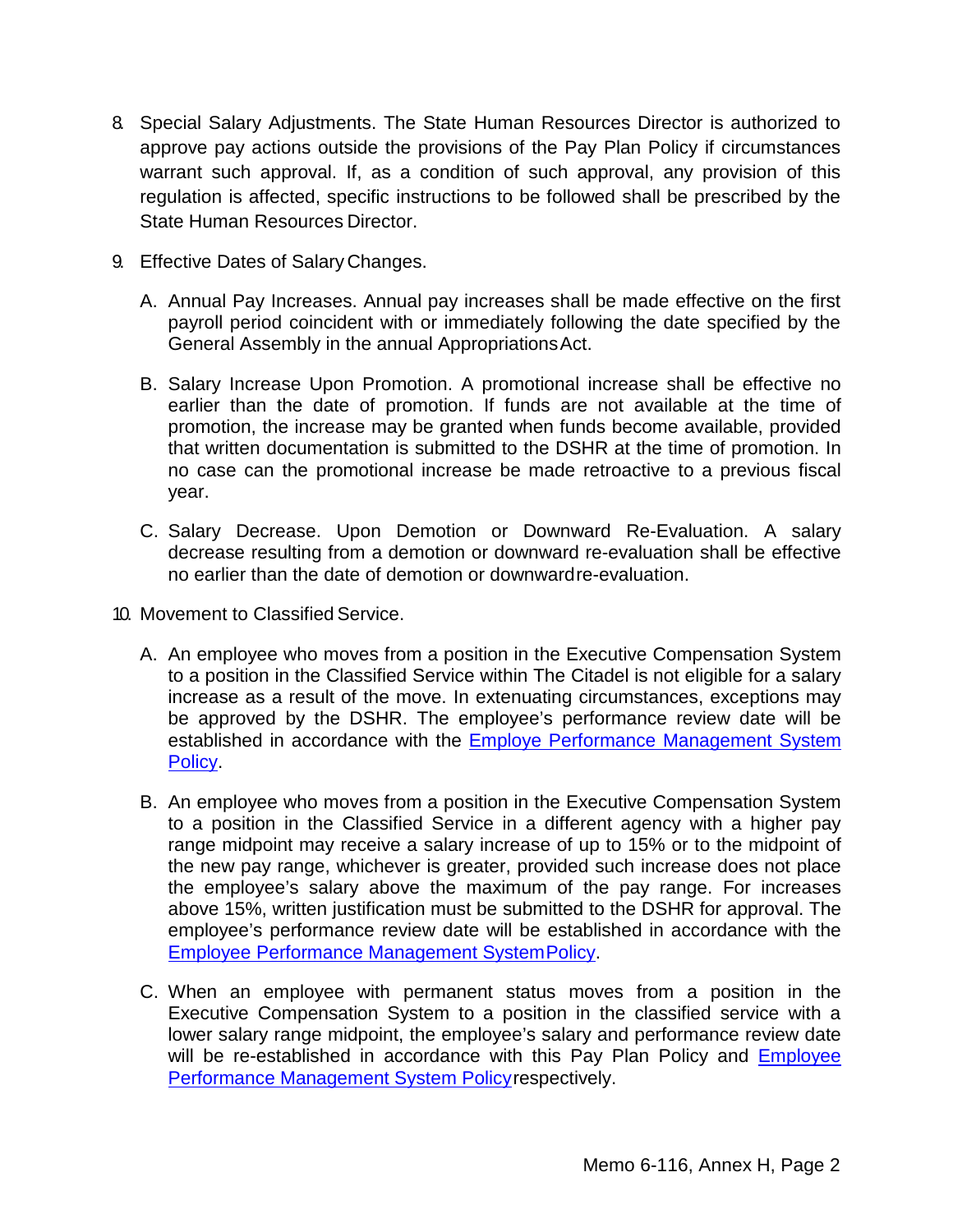## **ANNEX I Travel Time, Including Overnight Travel**

- <span id="page-28-0"></span>1. Pursuant to U.S. Department of Labor (DOL) regulations, travel time is compensable work time when it occurs during the employee's regular working hours. This travel time is compensable whether the employee actually performs work or not, since the employee is substituting travel for other work duties. Travel time is also compensable when it occurs during normal working hours on nonworking days (i.e., Saturday or Sunday for an employee who works Monday to Friday).
- 2. Overnight travel that occurs outside of regular working hours is not considered working time when the employee is a passenger on an airplane, train, boat, bus or car.
- 3. Employees who perform work while traveling will be compensated. In addition, if an employee is required to drive or required to ride as an "assistant or helper" in a truck, bus, automobile, boat, or airplane, the employee will be compensated for the travel time, except when the employee is on a bona fide meal break or is provided sleeping facilities.
- 4. For employees offered the option of public transportation who choose to drive, The Citadel will count as hours worked either (1) the time spent driving or (2) the time that would have had to be counted if public transportation had been taken. If the travel is overnight and done outside work hours, the travel time is notcompensable.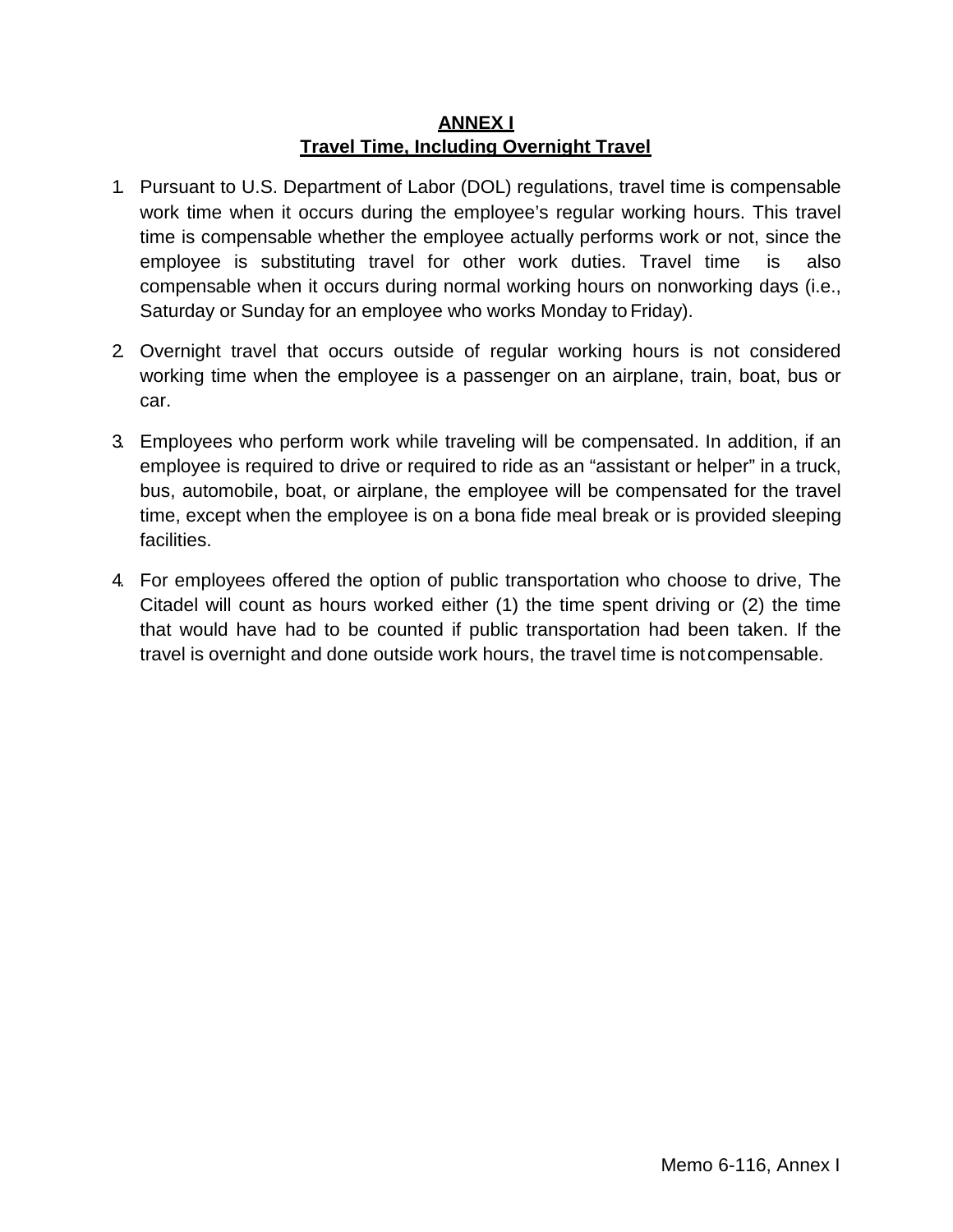# **ANNEX J Timekeeping and Time Clock Use**

- <span id="page-29-0"></span>1. The Citadel must keep accurate records of employees' working hours to:
	- A. Meet requirements under federal and state law;and,
	- B. Ensure paychecks are written for the correct amounts;and,
	- C. Adjust employees' accrued leave balances and other benefits dependent on employees' earnings or hours worked;and,
	- D. Allocate costs to appropriate Citadelaccounts.
- 2. Accordingly, all employees must keep accurate records of their working hours and report those hours in accordance with this policy. Time worked is all the time actually spent on the job performing assigned duties.
- 3. Non-Exempt Personnel:
	- A. Departments use Kronos time management system for each of their non-exempt employees.
	- B. It is the responsibility of each department to ensure that every non-exempt employee uses Kronos, as well as obtains leave slips for any time notworked.
	- C. The department retains employee leaveslips.
	- D. Employees must observe the following rules with respect to the use of the time clock:
		- 1. At no time will passwords be shared. Employees must clock themselves in and out of work.
		- 2. Non-exempt employees will clock in and out daily (at the beginning and end of the assigned workday) and Human Resources will decide if employees need to clock in and out before and after each lunch period. Any deviation from this procedure must be approved by the department head. Employees also must clock out before any period of leave or break of more than twenty (20) minutes. Employees must obtain their supervisor's approval for any nonroutine or unscheduled breaks as well as any leave.
		- 3. Only designated Citadel computers or clocks at the employee's work location are to be used. Clocking procedures are based on the department directions and availability of Citadel computers. Laptops, smart phones, Blackberries, and other electronic wireless devices are not authorized to be used to log in to Kronos.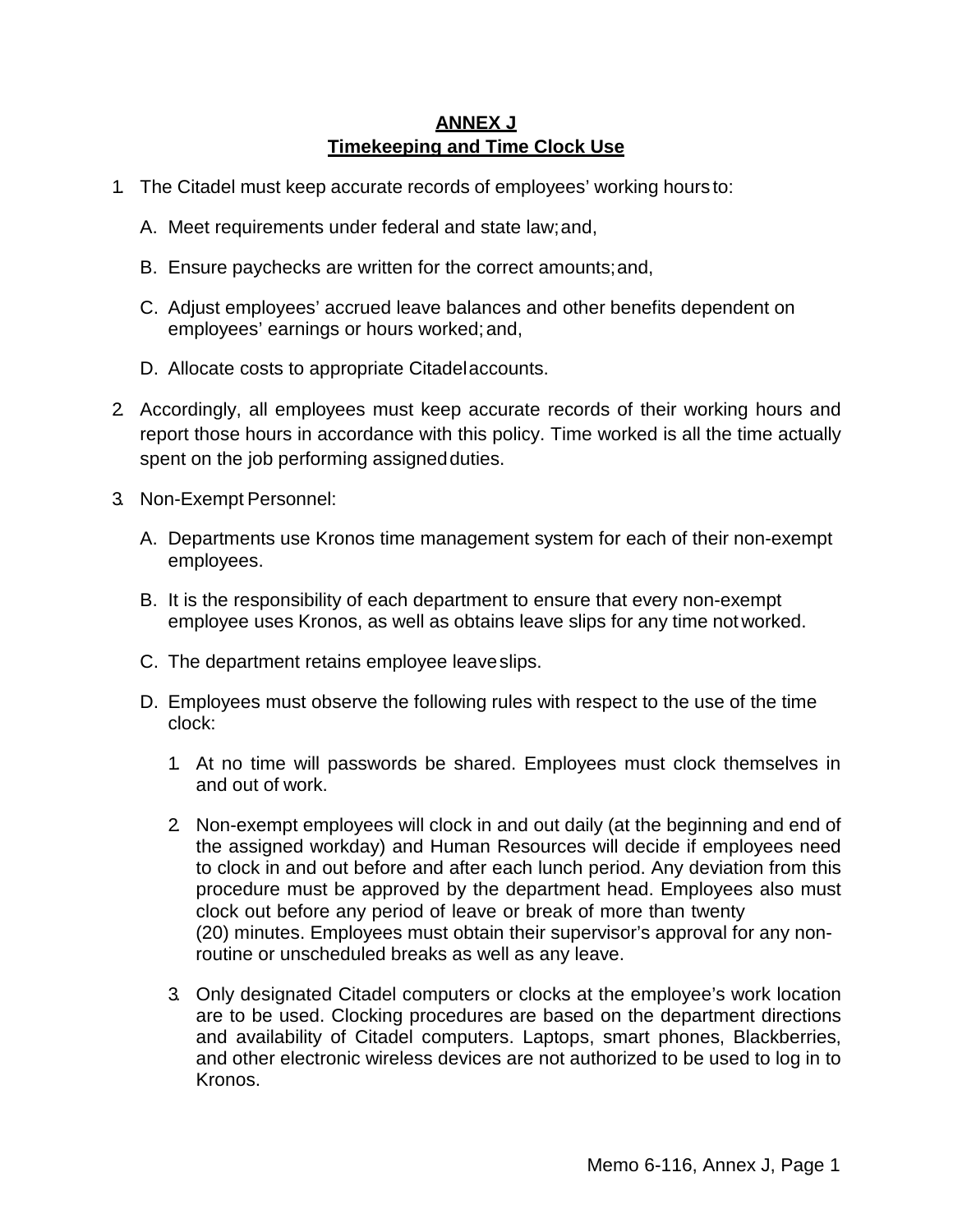- 4. Employees should be ready to work as soon as they clock in. Likewise, employees are to avoid any work before clocking in or after they have clocked out. In the event an occasional infraction of the assigned working hours occurs there will be a seven (7) minute grace period. More than the seven (7) minute grace period will be counted at fifteen (15) minute increments. All requests for overtime must be approved in advance by the appropriate department head or supervisor or his/herdesignee.
- 5. Employees should indicate absences due to vacation, sick leave, holiday, or personal reasons by submitting a leave slip to their supervisor.
- 6. Any questions concerning the Kronos Timekeeping System should be directed to the Payroll Office.
- E. Exempt Personnel. All exempt employees should submit leave for any absent hours through the leave system.
- F. Additional Responsibilities forTimekeeping.
	- 1. The Payroll Department is responsible for preparing and distributing a schedule of key events in the payroll processing cycle, including the dates when employee time approvals are due.
	- 2. Supervisors are responsible for training all new hires on how to complete a time record. Supervisors must review each time record completed by their employees for completeness and accuracy and indicate approval of each time record with their approval. Specific items supervisors must reviewinclude:
		- a. Discrepancies with actual hours worked by the employee;and,
		- b. Discrepancies with leave authorized by the supervisor during the period covered.
		- c. Supervisors who will be out of the office on the day time records are due should make arrangements with their own manager or another individual so that time approval duties are carried out while the supervisor is absent.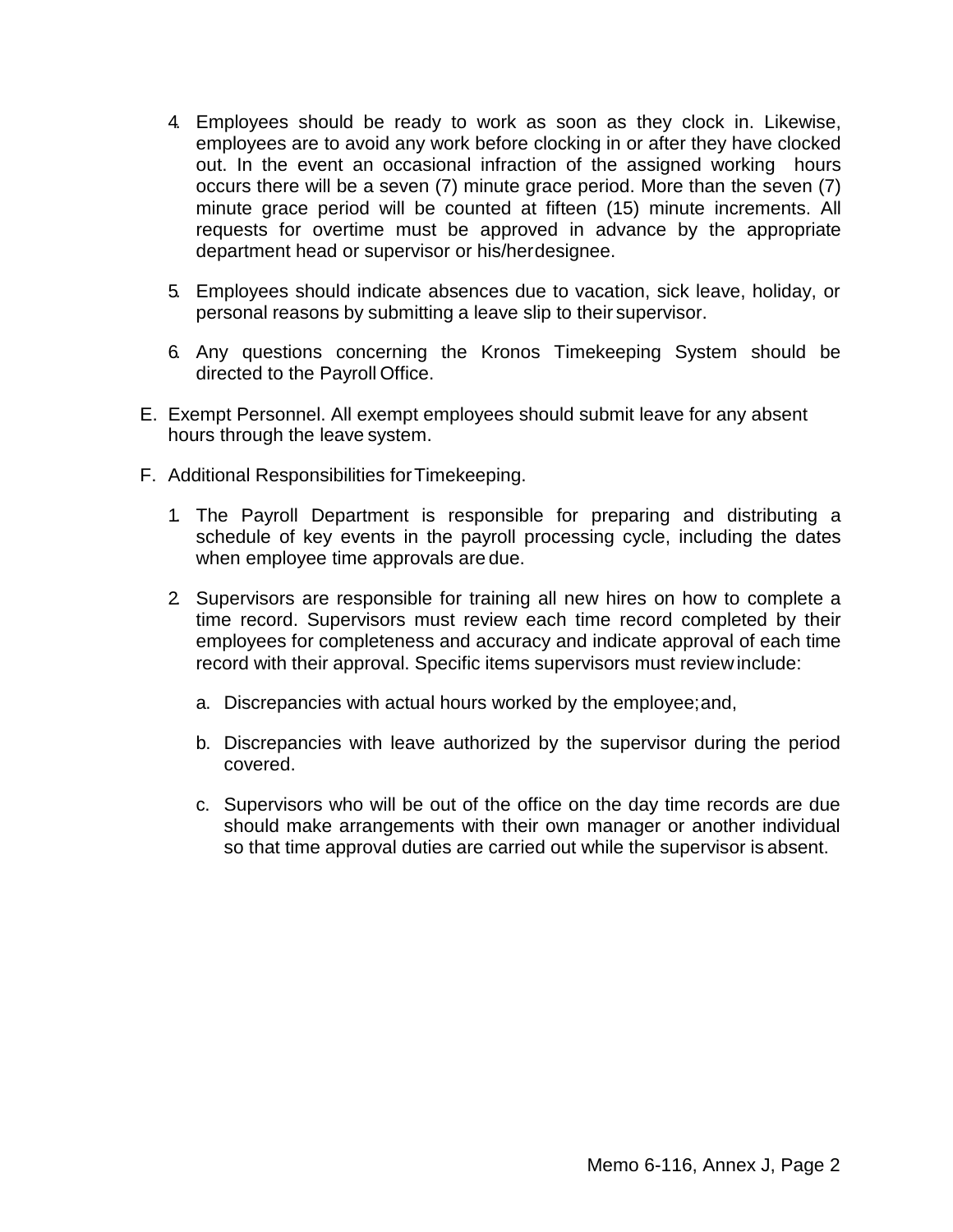## **ANNEX K Salary Basis Policy (Safe Harbor Provision)**

- <span id="page-31-0"></span>1. The Fair Labor Standards Act (FLSA) is a federal law requiring most employees in the United States be paid at least the federal minimum wage for all hours worked and overtime pay at time and one-half the regular rate of pay for all hours worked over forty (40) hours in aworkweek.
- 2. Section 13(a)(1) of the FLSA provides an exemption from both minimum wage and overtime pay for employees employed as bona fide executive, administrative, professional and outside sales employees. Section 13(a) (1) and Section 13(a) (17) also exempt certain computer employees. It is The Citadel's policy to comply with the salary basis requirements of the FLSA. Therefore, The Citadel prohibits all company managers from making any improper deductions from the salaries of exempt employees. Employees are to be aware of this policy and that the college does not allow deductions violating the FLSAregulation.
- 3. To qualify for the Executive, Administrative, or Professional exemption, employees generally must meet certain tests regarding their job duties and be paid on a salary basis at not less than \$455 per week. Job titles do not determine exempt status. In order for an exemption to apply, an employee's specific job duties and salary must meet all the requirements of the U.S. Department of Labor's regulations.
- 4. Salary Basis Requirement.
	- A. To qualify for the Executive, Administrative, or Professional exemption, employees generally must be paid at not less than \$455 per week on a salary basis. These salary requirements do not apply to outside sales employees, teachers, and employees practicing law or medicine. Exempt computer employees may be paid at least \$455 on a salary basis or on an hourly basis at a rate not less than \$27.63 an hour.
	- B. Being paid on a "salary basis" means an employee regularly receives a predetermined amount of compensation each pay period on a weekly, or less frequent, basis. The predetermined amount cannot be reduced because of variations in the quality or quantity of the employee's work. Subject to the exceptions listed in 3.c.1.d below, an exempt employee must receive the full salary for any workweek in which the employee performs any work, regardless of the number of days or hours worked. Exempt employees do not need to be paid for any workweek in which they perform no work. If the employer makes deductions from an employee's predetermined salary, i.e., because of the operating requirements of the business, that employee is not paid on a "salary basis." If the employee is ready, willing and able to work, deductions may not be made for time when work is not available